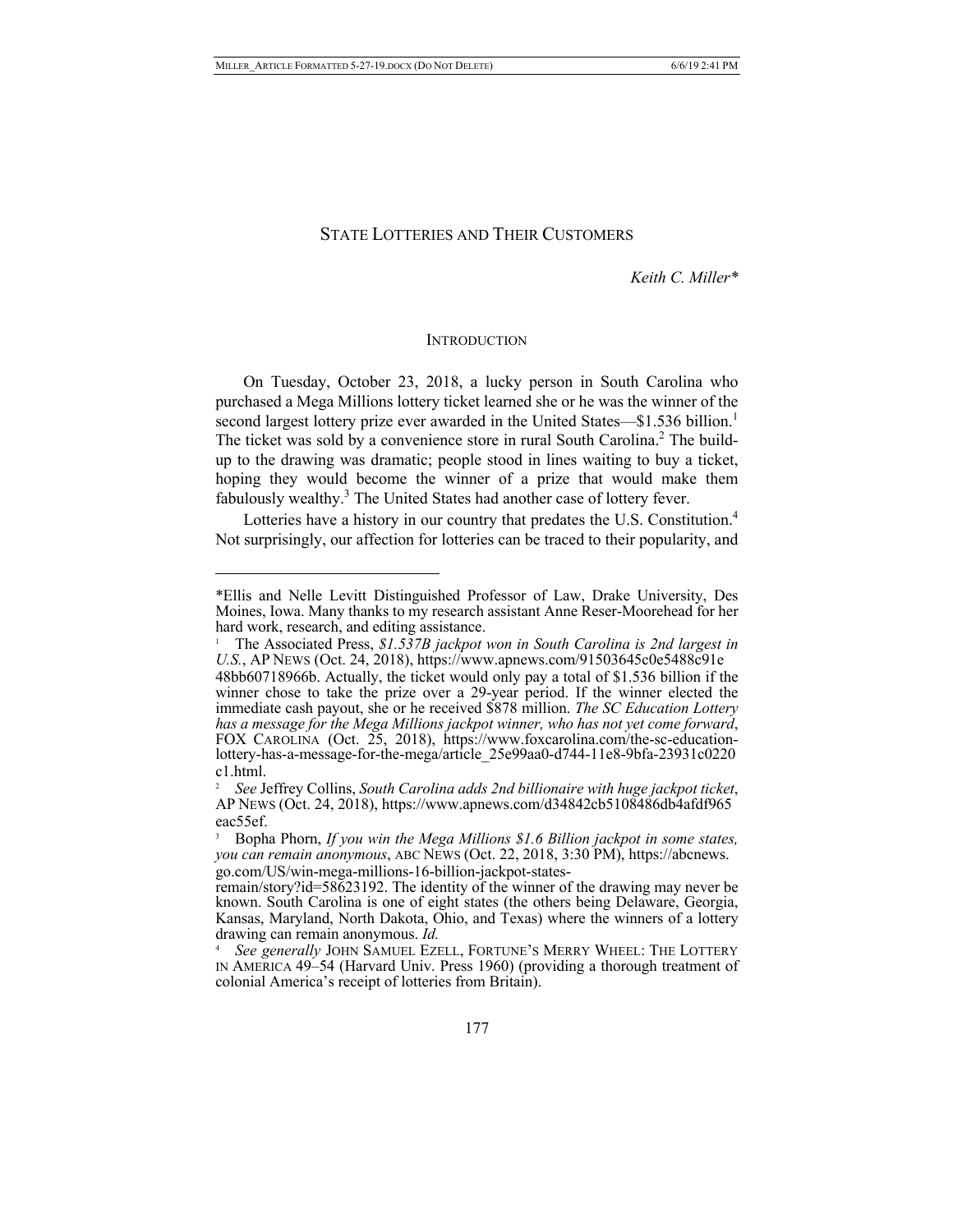prevalence, in Britain.<sup>5</sup> Lotteries in the Colonial Era helped to finance universities, $6$  public works, $7$  and a Continental army of independence. $8$  In the period leading up to the Declaration of Independence, 157 lotteries were created by colonial legislatures.<sup>9</sup>

By the mid-nineteenth century, however, lotteries had lost much of their appeal. States acted to outlaw them, and a common provision in the constitutions of newly admitted states was a provision banning lotteries.<sup>10</sup> Only the notorious "Serpent," the Louisiana State Lottery, survived the anti-lottery sentiment of the nineteenth century.<sup>11</sup> It did more than survive, it flourished. Between 1867 and 1907, the Louisiana Lottery generated millions of dollars in profits on a yearly basis from sales across the United States.<sup>12</sup> But, the Serpent also produced widespread corruption and the joint efforts of numerous states and the U.S. government shut the Louisiana Lottery down for good in 1907.<sup>13</sup>

What followed was a lengthy period of time when lotteries vanished from the U.S. landscape. Lotteries were so unpopular that over half a century passed before New Hampshire adopted a modest lottery and began its operation in

9 SCHWARTZ, *supra* note 5, at 144.

<sup>5</sup> *See generally* DAVID G. SCHWARTZ, ROLL THE BONES: THE HISTORY OF GAMBLING 140–50 (2006).

Id. at 144. Some of the schools that benefited from lotteries included Yale, Princeton, and Columbia. *Id.*

See id. at 148. The construction of the city of Washington, D.C. came in part from lottery proceeds. *Id.* George Washington purchased the first ticket. *Id.*

<sup>8</sup> *Id.* at 146. *See also* A.R. Spofford, *Lotteries in American History*, *in* ANNUAL REPORT OF THE AMERICAN HISTORICAL SOCIETY, S. Misc. Doc. No. 57, 52d Cong., 2d Sess. 175 (1893) ("It is curious to find the early defense of the colonies against foreign invasion helped on by the aid of the lottery.").

<sup>&</sup>lt;sup>10</sup> For example, language from the original 1861 Kansas Constitution provided, "Lotteries and the sale of lottery tickets are forever prohibited." KAN. CONST. art. XV, § 3 (1861). The Kansas Constitution was amended in 1986 to allow for a state lottery. KAN.CONST. art. XV, § 3c (1986). *See also* ALA.CONST. art. IV, § 65; MISS. CONST. art. IV, § 98 (repealed 1992) (stating ban has been repealed, but the state lottery is still in development); NEV. CONST. art. IV, § 24; UTAH CONST. art. VI, § 27.

<sup>&</sup>lt;sup>11</sup> *See* DAVID G. SCHWARTZ, CUTTING THE WIRE: GAMBLING PROHIBITION AND THE INTERNET 24 (William R. Eadington ed., 2005).

<sup>&</sup>lt;sup>12</sup> See generally G.W. McGinty, *The Louisiana Lottery Company*, 20 Sw. Soc. Sci. Q. 329, 331, 340-41 (Mar. 1940), https://www.jstor.org/stable/42879653?seq=13# metadata\_info\_tab\_contents (providing a history of the Louisiana Lottery); *History* 

*of Lotteries*, LA. LOTTERY CORP., https://louisianalottery.com/history-of-lotteries (last visited Jan. 6, 2019).

<sup>13</sup> *See generally* Champion v. Ames, 188 U.S. 321, 330 (1903); Douglas v. Kentucky, 168 U.S. 488, 496, 505 (1897); Stone v. Mississippi, 101 U.S. 814, 815, 818–19 (1879); Phalen v. Virginia, 49 U.S. (8 How.) 163, 169 (1850); JOHN SMITH KENDALL, HISTORY OF NEW ORLEANS VOL. II 501 (1922), *available at* http://www2.latech.edu/~bmagee/louisiana\_anthology/303\_download/texts/aldrich —pere\_antoines\_palm/211-003—10—kendall—history\_of\_new\_orleans/kendall— historyofneworle02kend.pdf.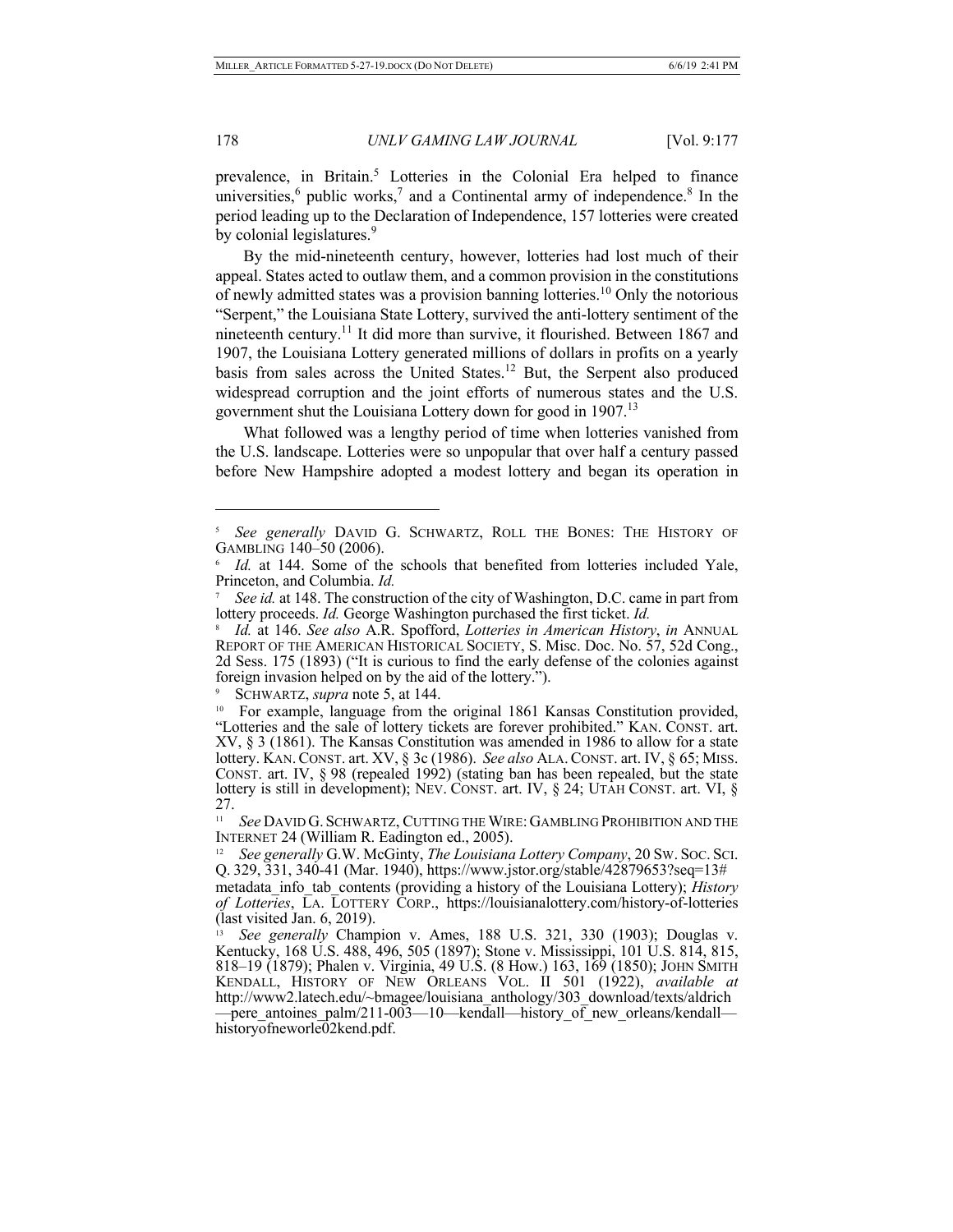$\overline{a}$ 

 $1964<sup>14</sup>$  But there is nothing modest about what has happened with lotteries since then. As of 2018, forty-four states and the District of Columbia have lotteries of some form.<sup>15</sup> According to *La Fleur's*, a magazine that follows the lottery industry, lottery sales in the United States for fiscal year 2018 were \$77.7 billion.<sup>16</sup> *La Fleur's* referred to 2018 as a "comeback year" from 2017, when sales were \$72.5 billion.<sup>17</sup> The United States is not the only place with a huge lottery market. Lotteries are a \$273 billion industry worldwide.<sup>18</sup> As lotteries seek to attract the next generation of customers, a continuation of the expansion into online lottery products will likely be essential.<sup>19</sup>

From a revenue perspective, the appeal of lotteries is hardly subtle. Lottery proponents maintain that when people purchase lottery tickets, they are paying a "voluntary tax" to the state.<sup>20</sup> This spares lawmakers from imposing the types of taxes that are neither voluntary nor popular.<sup>21</sup> As a "no new taxes" mantra coalesces with daunting revenue challenges for states, the appeal of state lotteries is undeniable. This is especially the case when lottery proceeds are directed toward worthy causes such as education or the environment.<sup>22</sup>

<sup>14</sup> *See* Kevin Flynn, *How NH Defied the Feds, Mob and Church to Create the First State Lottery*, NHMAGAZINE.COM (Dec. 14, 2015), http://www.nhmagazine.com/ January-2016/How-NH-Defied-the-Feds-Mob-and-Church-to-Create-the-State-

Lottery/; *N.H. Lottery Comm'n*, *History of New Hampshire Lottery Commission*, NASPL, http://www.naspl.org/nasplmembers/New\_Hampshire (last visited Mar. 10, 2019).

<sup>&</sup>lt;sup>15</sup> INST. ON TAXATION AND ECON. POLICY, LOTTERY, CASINO AND OTHER GAMBLING REVENUE: <sup>A</sup> FISCAL GAME OF CHANCE (June 2018), https://itep.org/wp- content/uploads/Gambling-Final.pdf.

<sup>16</sup> *Fiscal 2018 Report*, LA FLEUR'S, https://lafleurs.com/magazine-feature/magazine -secondary-feature/2018/09/19/fiscal-2018-report/ (last visited Mar. 10, 2019). *Id.* 

<sup>&</sup>lt;sup>18</sup> GC INTERNATIONAL, GC WORLD LOTTERY WHITEPAPER 5 (Jul. 31, 2018), *available at* https://ico.gg.international/pdf/whitepaper v1.00.pdf ("The global lottery industry generated over \$273 billion in ticket sales in 2017."). Another source estimated the revenues from state-regulated lotteries to be nearly \$300 billion in 2014. *See* WORLD LOTTERY ASS'N, *The WLA Global Lottery Data Compendium 2015: An annual review of the lottery industry based on data from WLA members* 12 (2015), file:///C:/Users/law%20review/Downloads/ecitydoc.com\_now-available- online-world-lottery-association.pdf.

<sup>19</sup> Nathan Smith, *With an Eye to the Future, Some States are Betting on Internet Lottery Sales*, COUNCIL OF ST. GOV'TS (Aug. 31, 2016, 9:18 AM), http://knowledge

center.csg.org/kc/content/eye-future-some-states-are-betting-internet-lottery-sales. 20 The "voluntary tax" conceit was apparently extant as far back as colonial times. *See* SPOFFORD, *supra* note 8, at 174–75.

<sup>21</sup> *See* David Cay Johnston, *U.S. lotteries and the state taxman*, REUTERS (July 15, 2011), http://blogs.reuters.com/david-cay-johnston/2011/07/15/u-s-lotteries-and- the-state-taxman/. As an example of how lawmakers look to lotteries to substitute for taxes, in 2009, eleven states obtained more revenue from their lotteries than from the state's corporate income tax. *Id.*

<sup>&</sup>lt;sup>22</sup> *E.g.*, CAL. GOV'T CODE § 8880.1 (West 2018) (directing funds to education); FLA. STAT. § 24.102 (2018) (directing funds to education); GA. CODE ANN. § 50-27- 2 (2018) (directing funds to education); NEB. REV. STAT. § 9-812(2)–(4) (2019)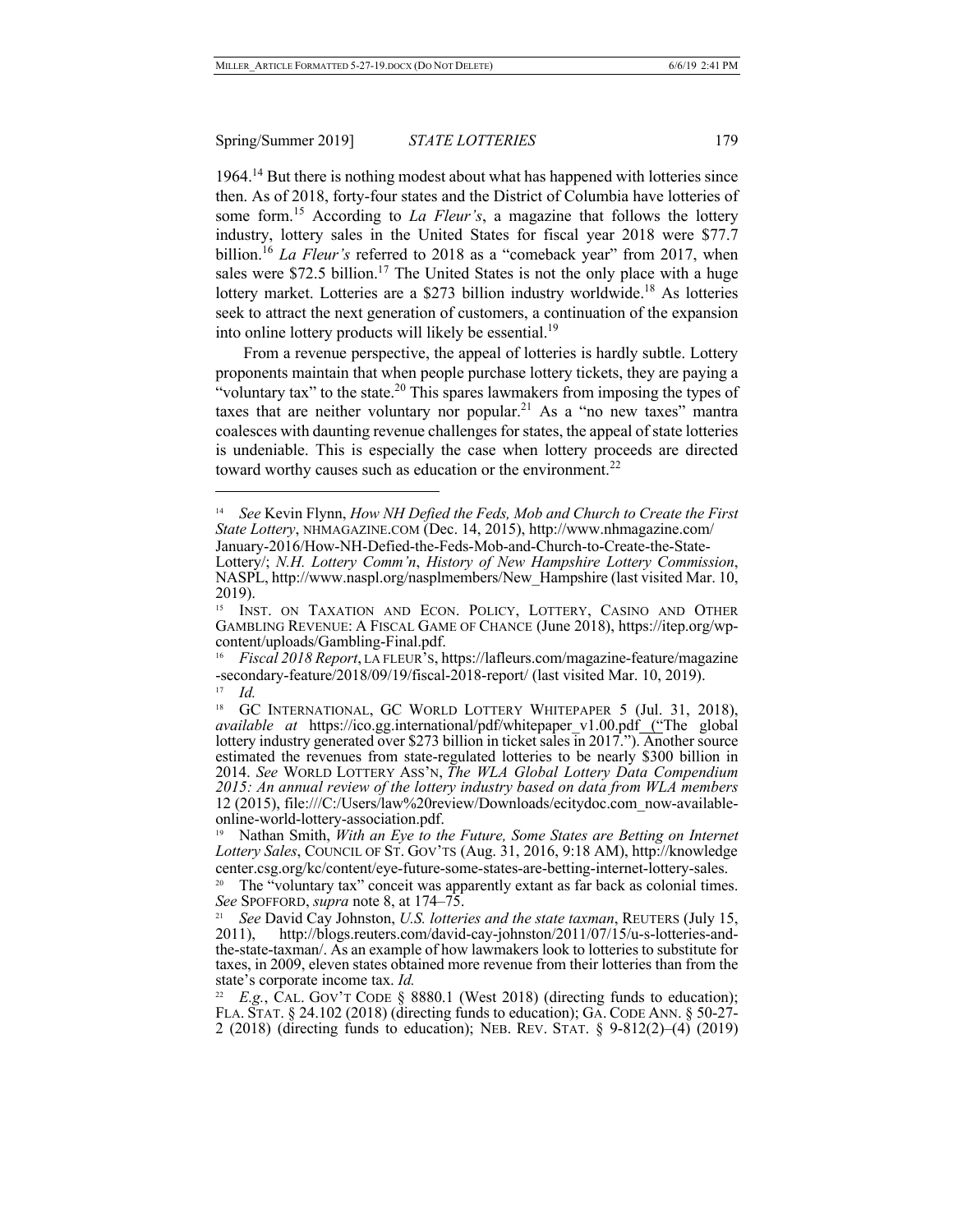$\overline{a}$ 

#### 180 *UNLV GAMING LAW JOURNAL* [Vol. 9:177]

Like any commercial venture, a lottery has to maintain and expand its customer base in order to be successful. However, a state-sponsored lottery is no ordinary commercial venture. It involves the state *directly* being involved in the generation of revenues from losses of those who buy lottery products, typically residents of that state. This primary relationship between bettor and state makes lottery revenues quite different from those garnered by state taxes on the revenues of commercial,  $2^3$  or tribal,  $2^4$  gaming operations within the state. This direct governmental involvement in a gambling enterprise implicates a number of social policy issues. Many of these issues are functionally related to knowledge of who the customers of lotteries are.

A common criticism of lotteries is that they target advertising to poor people and minority groups. $25$  They do this, critics maintain, because lotteries derive a substantial portion of their revenue from these groups, and are aware of that fact.<sup>26</sup> Lotteries often respond to this criticism by describing the "typical" lottery

s%20Report\_FINAL.pdf, 8–11 [hereinafter STATE OF THE STATES 2018].

25 *See* Steve Tripoli, *Lotteries Take In Billions, Often Attract The Poor*, NPR (July 16, 2014, 5:39 PM), https://www.npr.org/2014/07/16/332015825/lotteries-take-in-<br>billions-often-attract-the-poor; Alvin Chang, 4 ways the lottery preys on the poor,<br>VOX (Jan. 13, 2016, 4:00 PM), https://www.vox.com/identiti /lottery-poor-prey; Dan Sweeney et al., *Lottery expansion entices poor families the*  most, SUN SENTINEL (Aug. 5, 2016, 5:48 PM), http://www.sun-sentinel.com/news/fl-<br>florida-lottery-scratch-off-20160723-story.html.<br><sup>26</sup> Tripoli, *supra* note 25 (discussing an Ohio marketing suggestion that "lottery ads

be timed to coincide with the receipt of government benefits."); Chang, *supra* note 25 (stating that more tickets are sold in areas with larger minority populations than those with smaller nonwhite populations); Sweeney et al., *supra* note 25 (describing

<sup>(</sup>directing funds to education and other purposes); N.J. STAT. ANN. § 5:9-2 (West 2018) (directing funds to "State institutions and State aid for education"); OHIO REV. CODE ANN. § 3770.06(B) (West 2014) (directing funds to education); OKLA. STAT. tit. 3A  $\S 702$  (2018) (directing funds to education); OR. CONST. art. XV,  $\S 4(d)$ (defining the purpose of the lottery revenue is for state education stability fund); S.C. CODE ANN. § 59-150-20(4) (2018) (defining "Educational purposes and programs"); TENN. CODE ANN. § 4-51-102(5) (2018) (defining "Educational programs and purposes"); W. VA. CODE  $\S 29-22-18(f)(c)(2018)$  (directing funds to education). See discussion of how lottery proceeds are used, *supra* at 7–11.

The tax rates on net casino revenues vary considerably from state to state. For example**,** in 2017 Florida maintained a 35 percent tax, Iowa used a graduated rate for land and riverboat casinos ranging between 5 percent and 22 percent while racetracks could be taxed up to 24 percent, and Nevada taxed at a graduated rate with a maximum of 6.75 percent. AM. GAMING ASS'N , STATE OF THE STATES 2018: THE AGA SURVEY OF THE COMMERCIAL CASINO INDUSTRY (2018), https://www.ame ricangaming.org/sites/default/files/AGA%202018%20State%20of%20the%20State

According to the Indian Gaming Regulatory Act, states are not permitted to tax tribal casino revenues. 25 U.S.C. §  $2710(d)(4)$  (2012). However, pursuant to compacts entered into between states and tribes, there are often forms of "revenue- sharing" whereby tribes are required to give the state a certain share of their revenues. This is not without controversy. *See, e.g.*, Eric S. Lent, *Are States Beating the House: The Validity of Tribal-State Revenue Sharing under the Indian Gaming Regulatory Act*, 91 GEO. L.J. 451, 453, 463 (2003) (arguing that revenue-sharing agreements violate IGRA and suggesting remedies that would protect Indian gaming rights).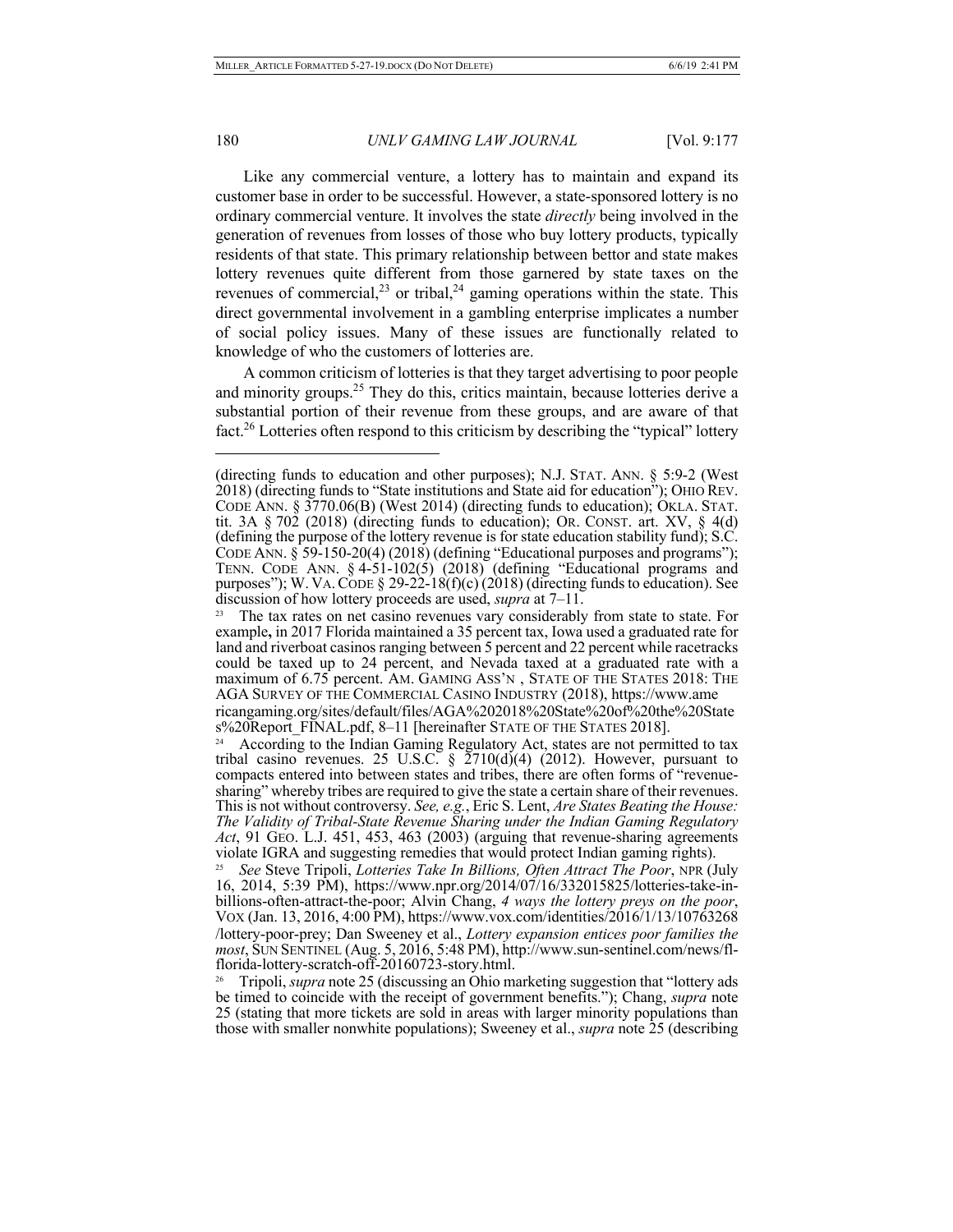player as being a middle-class person.<sup>27</sup> The truth of these competing claims is subject to significant disagreement. Consequently, regular, specific, and focused research and demographic studies on lottery customers conducted by neutral, outside entities would inform this dispute. While some research on this issue has been conducted,<sup>28</sup> further systematic study is called for. Without this demographic information, policymakers cannot make informed judgments about the types of lottery products that should be available, how they should be marketed, and the uses to which lottery revenues should be put.

This article will analyze the issues associated with lotteries and their customers. As state agents, lotteries should be held to high standards of disclosure and forthrightness regarding their customers and operations. This includes the need for disclosure of the lottery's customer base. A survey of state law, however, reveals that only a few states mandate objective studies of lottery customer demographics. Moreover, when the studies are provided for, they are often sporadic, general, and conducted by those primarily interested in marketing the lottery. $29$ 

Given the unique relationship between state lotteries and their customers, detailed and accurate information regarding lottery players is essential to many aspects of lottery, and thereby state policy. This article proposes that lotteries be required to underwrite the cost of this research conducted by objective third parties. The blind eye taken by most state lotteries regarding who their players are is unfortunate and demonstrates a willingness to ignore important characteristics of this "voluntary tax."30

#### I. THE PECULIAR CHARACTERISTICS OF STATE LOTTERIES

All forms of gambling in the United States have supporters and detractors. Lotteries are no different. Lotteries provide revenues for states in lieu of taxes,

advertising growth to outlets serving minority populations).

<sup>27</sup> *See, e.g.*, Zac Auter, *About Half of Americans Play State Lotteries*, GALLUP (July 2016), https://news.gallup.com/poll/193874/half-americans-play-statelotteries.aspx (discussing Gallup poll findings that people of lower income are actually less likely to say they purchase tickets); *Miscellaneous FAQs*, IALOTTERY, https://www.ialottery.com/Pages/FAQs/FAQ-Miscellaneous.aspx (last visited Mar. 12, 2019).

<sup>28</sup> *See, e.g.*, Mythily Subramaniam et al., *Sociodemographic Correlates and Morbidity in Lottery Gamblers: Results from a Population Survey*, 32 *J. GAMBLING STUDS*. 291, 295–96 (2016) (suggesting that people whose sole form of gambling is the lottery are likely to be older, from an ethnic minority, less educated, and with a lower income).

<sup>29</sup> *See* discussion on studies conducted by states, *infra* notes 108-22.

<sup>30</sup> Norm Champ, *Opinion: Powerball and other lotteries don't replace taxes — they add to them*, MARKETWATCH (Aug. 22, 2017, 1:02 PM), https://www.marketwatch .com/story/powerball-and-other-lotteries-dont-replace-taxes-they-add-to-them- 2017-06-07.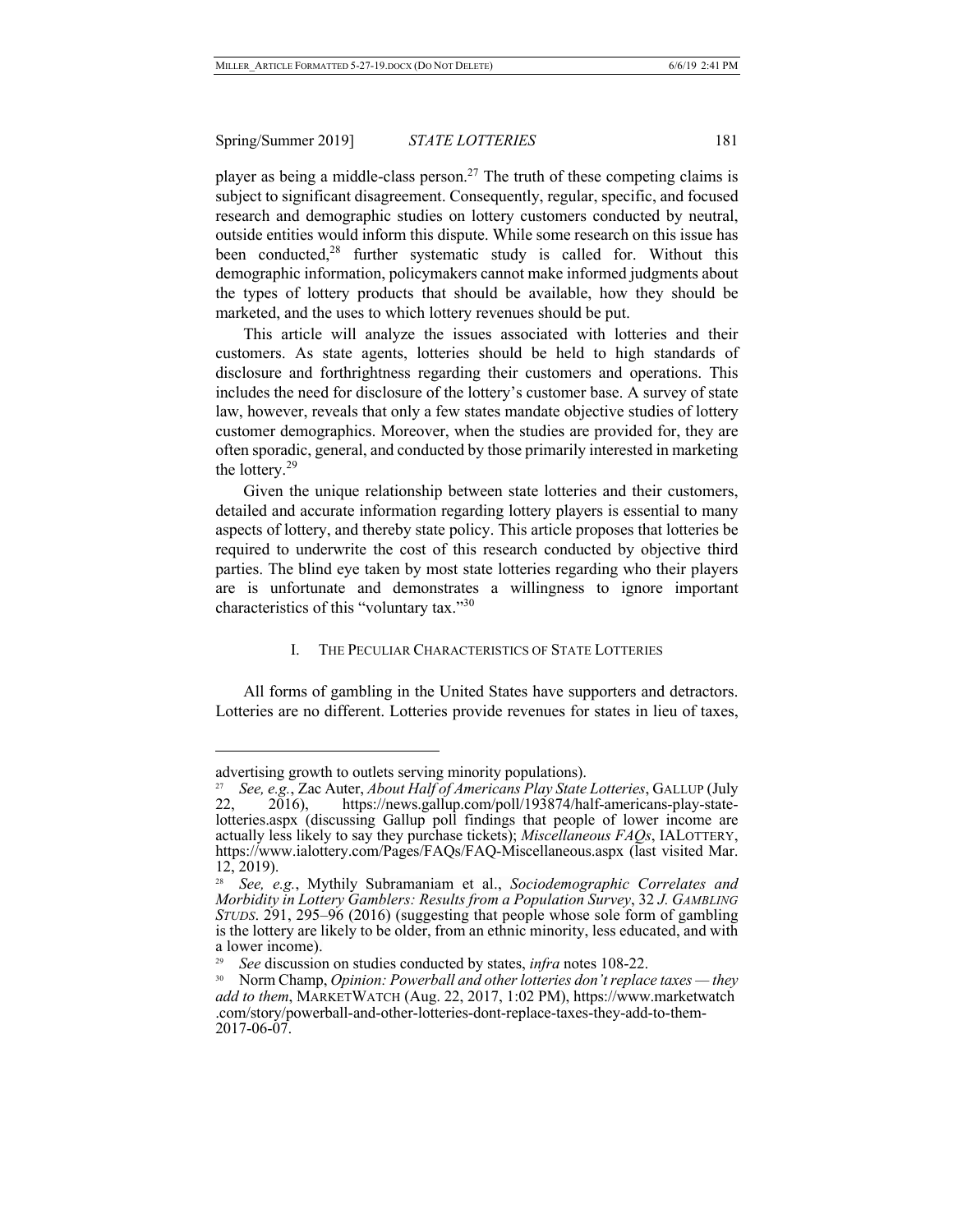and lottery supporters claim no one is forced to purchase a lottery ticket.<sup>31</sup> To the contrary, opponents assert lotteries are a regressive tax and should not be a replacement for traditional progressive tax structures.<sup>32</sup> In fact, many of these same accolades and criticisms of lotteries have been heard for more than 200 years in the United States and Colonial Era.<sup>33</sup> Several specific issues are implicated by this debate on the role of lotteries.

# II. HOW ARE LOTTERIES DIFFERENT FROM OTHER FORMS OF GAMBLING?

Lottery revenues differ from revenues derived from taxes on casino revenues.34 The latter is a tax on the adjusted gross revenues of a business entity

*really fund education?*, CNN MONEY (Jan. 14, 2016, 5:34 AM), https://money.cnn.com/2016/01/13/news/powerball-education/index.html (providing example of North Carolina, where state allocation of funds to education

<sup>31</sup> *See* Suman Bhattacharyya, *Jackpot! These 10 States Make the Most Money from Lotteries*, FISCAL TIMES (June 14, 2016), http://www.thefiscaltimes.com/2016/06/ 14/Jackpot-These-10-States-Make-Most-Money-Running-Lotteries (listing the states in order of most proceeds retained by each state and including information on how money is spent); Tripoli, *supra* note 25 (lottery officials describe playing as voluntary); ELLE HULL, COUNCIL OF STATE GOV'TS, LOTTERIES PROVIDED STABLE FUNDING THROUGH RECESSION, https://www.csg.org/pubs/capitolideas/enews/issue 117\_4.aspx.

<sup>32</sup> *See* Richard C. Auxier, *Nearly All States Play the Lottery, But None Are Big Winners*, TAX POLICY CENTER (Sept. 9, 2014), https://www.taxpolicycenter.org/ taxvox/nearly-all-states-play-lottery-none-are-big-winners (stating income is very small fraction of a state's own-source revenue); David Goldman, *Does Powerball* 

dropped after lottery was created and statutory language insisting that lottery funds be additional rather than substitute has been stripped).

<sup>33</sup> *See* John Ezell, *The Lottery in Colonial America*, 5 WM. & MARY Q. 185, 194 (1948) (describing how early Americans were willing to participate in statecontrolled or illegally held lotteries if the public stood to benefit); Ronald J. Rychlak, *Lotteries, Revenues and Social Costs: A Historical Examination of State-Sponsored Gambling*, 34 B.C. L. REV. 11, 12–13 (1992) (quoting SPOFFORD, *supra* note 8, at 194-95) (noting an 1893 comment from the Librarian of Congress stating that lotteries were "among the most dangerous and prolific sources of human misery"); Jonathan D. Cohen, *The U.S. has a lottery problem. But it's not the people buying tickets.*, WASH. POST (Sept. 13, 2017), https://www.washingtonpost.com/news/made -by-history/wp/2017/09/13/the-u-s-has-a-lottery-problem-but-its-not-the-people- buying-tickets/?utm\_term=.3443913c6e5c (discussing hopes in the late 1960s that funds from a state lottery could allow the state to abandon taxes).

This can also include pari-mutuel activity and, as of recently, sports wagering. *See generally* LUCY DADAYAN, STATE REVENUES FROM GAMBLING: SHORT-TERM RELIEF, LONG-TERM DISAPPOINTMENT, NELSON A.ROCKEFELLER INST. OF GOV'T 5, 9–16, 22–23 (Apr. 2016), http://rockinst.org/wp-content/uploads/2017/11/2016-04- 12-Blinken\_Report\_Three-min.pdf (discussing state regulation and statutory designation of lottery revenue and the competition posed by private casinos and racinos); *The Lottery Meets Casino Gaming–What do They Have in Common?*, LOTTOEXPOSED (last updated Oct. 3, 2018), http://www.lottoexposed.com/the-lottery-meets-casino-gaming/ (discussing differences in tempo, returns, an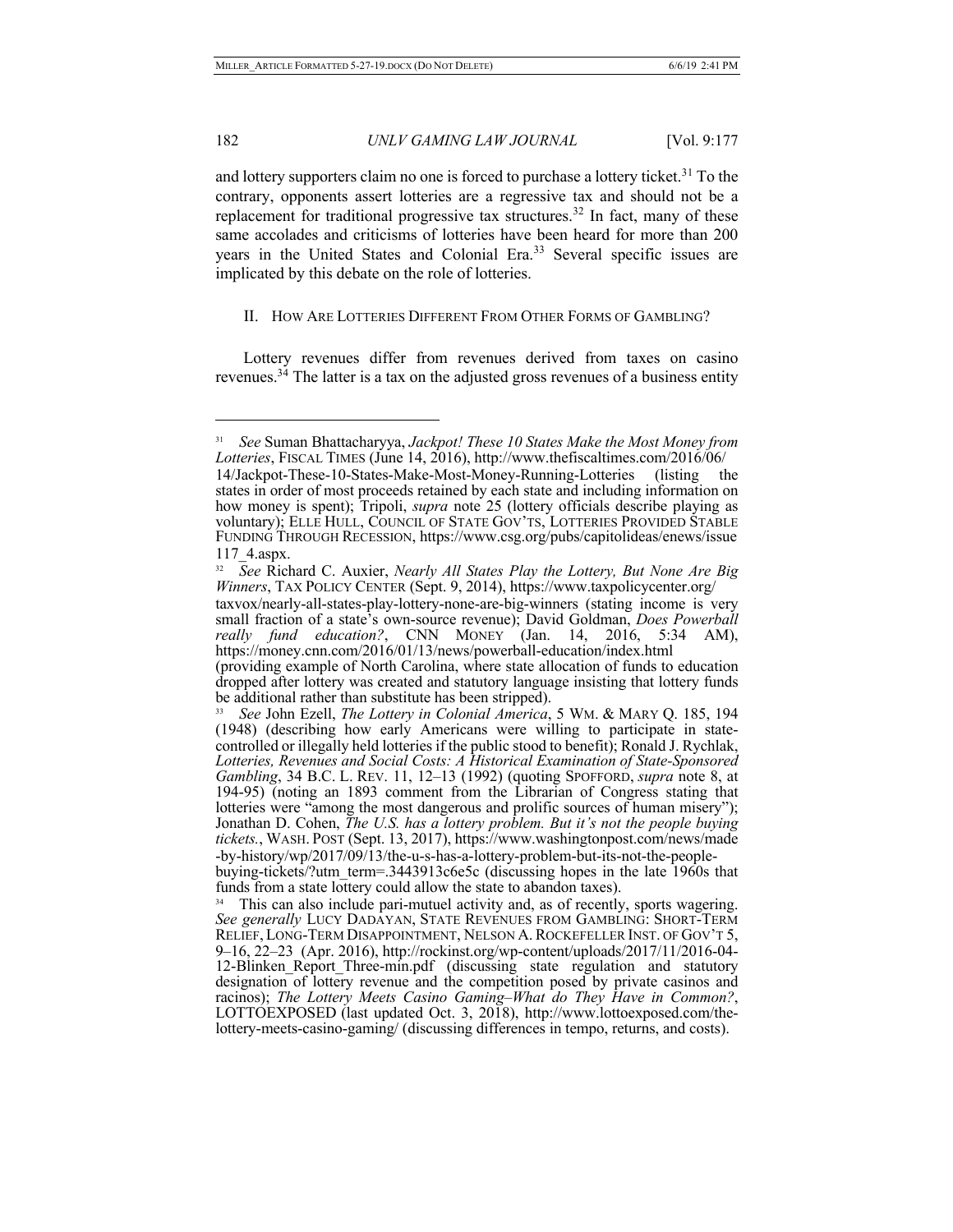that is typically subject to competition from similar businesses.<sup>35</sup> In effect, lottery revenues are produced from a tax on the lottery players themselves. Additionally, state lotteries jealously guard their exclusivity,  $36$  and brook no competition from other lotteries within the state. Their competitors are the commercial, and often tribal, gaming opportunities within the state. To put it colloquially, lotteries are "the man." States not only regulate lotteries, they sponsor them.

Some people question whether the state should even be in the business of encouraging their citizens to risk money in this way.<sup>37</sup> By operating lotteries, governments are taking advantage of the people they exist to serve. Casinos do not share this characteristic, as their function is not to serve citizens. Similarly, for many services supplied by the government, the belief is that the government can do a better job of providing such services than the private sector.<sup>38</sup> This certainly is not the case with gambling, as there is no reason to think the government can offer gambling opportunities more efficiently than private interests can.<sup>39</sup> Lotteries exercise their monopoly power to keep private businesses from offering gambling services that they would likely otherwise offer.40

Nevertheless, as the October 2018 Mega Millions drawing indicates, the popularity of lotteries is undeniable. With forty-four states operating lotteries and deriving significant revenue from them, abolitionist proponents have a steep hill to climb. Nevertheless, when the government derives direct financial benefits from lotteries, it seems reasonable to expect the government to be able to report accurately who its best customers are.

Another reason that lotteries warrant special scrutiny is because lotteries are stingy in returning winnings to gamblers. The returns vary according to the lottery product involved, but no lottery game offers a return matching the theoretical return of casino games.<sup>41</sup> Even slot machines, colloquially known as

 $\overline{a}$ 

 $\frac{40}{41}$  *Id.* 

<sup>&</sup>lt;sup>35</sup> In many states, in addition to competition from other commercial casinos, a casino may be in a struggle for market share against tribal casinos. STATE OF THE STATES 2018, *supra* note 23, at 12–13, 15, 35 (illustrating that fourteen states have both tribal and land-based riverboat or racinos, showing commercial casino revenue reached \$40 billion in fiscal year 2017 while tribal casinos reached \$32.4 billion).

<sup>36</sup> *See, e.g.*, FLA. CONST. art. X, § 7; MONT. CONST. art. III, § 9; S.C. CONST. art. XVII, § 7; TENN. CONST. art. XI, § 5; TEX. CONST. art. III, § 47 $(e)$ .

<sup>37</sup> Stephen L. Carter, *Why is the Government in the Gambling Business?*, DAILY BEAST (Apr. 23, 2011, 7:59 PM), https://www.thedailybeast.com/why-is-the- government-in-the-gambling-business.

See *id.* 

<sup>39</sup> *Id.*

Theoretical return is an expression of "what proportion of total bets will the house take and what proportion will be returned to the player. . .." *Theoretical Returns*, LIVEDEALER.ORG, https://www.livedealer.org/live-casino-games/theoreticalreturns/ (last visited Mar. 12, 2019). According to one author, a slot machine's payback is about eighty-eight percent, while major lottery payback is around fifty percent. Randy Ray, *The Lottery or Slot Machines? Which is the Better Bet?*,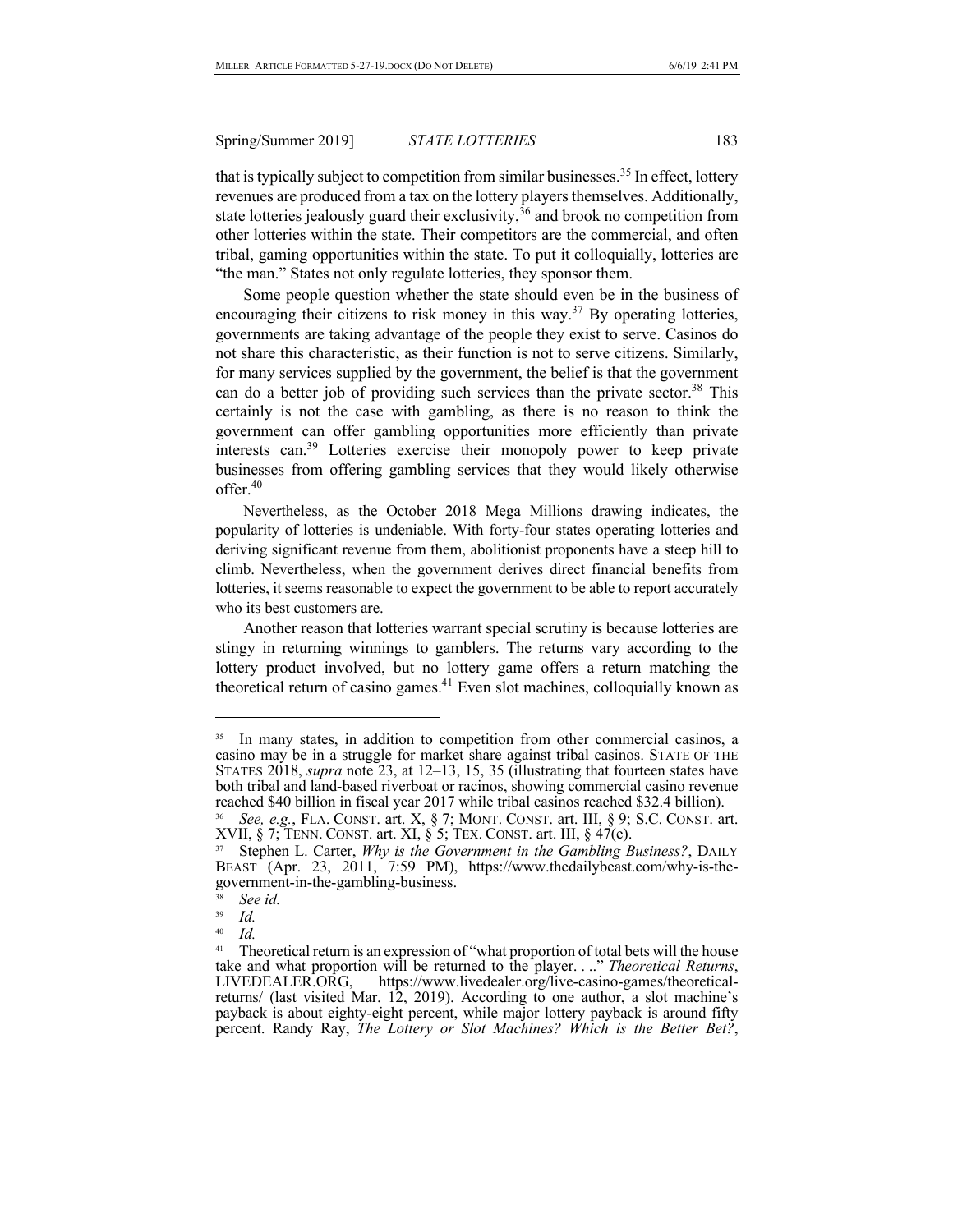"one-arm bandits," are typically required by states to return at least eighty percent of the money bet back to the gambler.<sup>42</sup>

The National Conference of State Legislatures lists payout rates for state lotteries based on the  $2010$  census.<sup>43</sup> The payout rates range from fifty to nearly eighty percent.<sup>44</sup> Using data from the 2013 fiscal year, another study reports returns of between \$0.10 and \$0.80 on the dollar, noting that West Virginia, Delaware, South Dakota, Oregon, and Rhode Island have particularly low return rates.<sup>45</sup> In examining the expected value of a lottery ticket for a large 2016 Powerball jackpot drawing, one author concluded that a ticket matching no numbers has a value of -\$0.26 when the net return is multiplied by the probability of winning and the cost of the ticket is subtracted.<sup>46</sup> Scratch-off tickets fare no better than lottery drawings, with estimates suggesting a \$0.50 return on each dollar spent.47

In light of these unfavorable odds, one may question how lotteries can be so successful. People gamble for many reasons, even when the odds disfavor them.<sup>48</sup> The point is not to prohibit gambling because people cannot be trusted to spend their money wisely. Rather, it is that, as an extension of the state, lotteries have obligations that private actors such as casinos do not. When

GAMBLINGSITES.COM (Mar. 15, 2018), https://www.gamblingsites.com/blog/lottery -slot-which-is-better-bet-67027-67027/.

<sup>42</sup> *See, e.g.*, *Gaming Compacts*, ARIZ. DEP'T OF GAMING, https://gaming.az.gov/ gaming-compacts (last visited Mar. 12, 2019) (requiring theoretical payout of 80 percent over the life of a machine); *Playing in a Casino - Gaming*, COLO. DEP'T OF REVENUE, https://www.colorado.gov/pacific/enforcement/playing-casino-gaming (last visited Mar. 5, 2019) (stating slot machine payout cannot exceed 100 percent); IOWA ADMIN. CODE r.  $491-11.9(1)(a)$  (2018) (stating for the life of a machine the payout must be at least 80 percent but not more than 100 percent); Upstate New York Gaming Economic Development Act of 2013, 2013 N.Y. LAWS 36, *available at* https://www.gaming.ny.gov/pdf/Chapter%20174,%20Laws%20of%202013.pdf (stating payout must be at least 85 percent).

<sup>&</sup>lt;sup>43</sup> Lottery Payouts and State Revenue, 2010, NAT'L CONF. OF ST. LEGISLATURES, http://www.ncsl.org/research/financial-services-and-commerce/lottery-payoutsand-state-revenue-2010.aspx (last visited Mar. 12, 2019).

<sup>&</sup>lt;sup>44</sup> *Id.*<br><sup>45</sup> John W. Schoen, *These States Offer the Best and Worst Odds for Lottery Players,* NBC NEWS (Jan. 13, 2016, 2:50 PM), https://www.nbcnews.com/better/money/these -states-offer-best-worst-odds-lottery-players-n495976. 46 *See* Andy Kiersz, *We did the math to see if it's worth it to buy a ticket for the* 

*<sup>\$415</sup> million Powerball jackpot*, BUS. INSIDER (May 6, 2016, 7:44 PM),

<sup>&</sup>lt;sup>47</sup> Peg Legg, *How to Win with Scratch Off Tickets*, LINKY BLOGGER, https://www.linkyblogger.com/how-to-win-with-scratch-off-tickets/ (last visited Mar. 5, 2019).

<sup>&</sup>lt;sup>48</sup> See generally Kevin Bennett, 6 Reasons We Keep Playing the Lottery, PSYCHOL.<br>TODAY (Apr. 12. 2016), https://www.psychologytoday.com/us/blog/modern-<br>minds/201604/6-reasons-we-keep-playing-the-lottery; Jonah Lehrer, *Th Psychology of Lotteries*, WIRED (Feb. 3, 2011, 11:22 AM), https://www.wired.com/ 2011/02/the-psychology-of-lotteries/.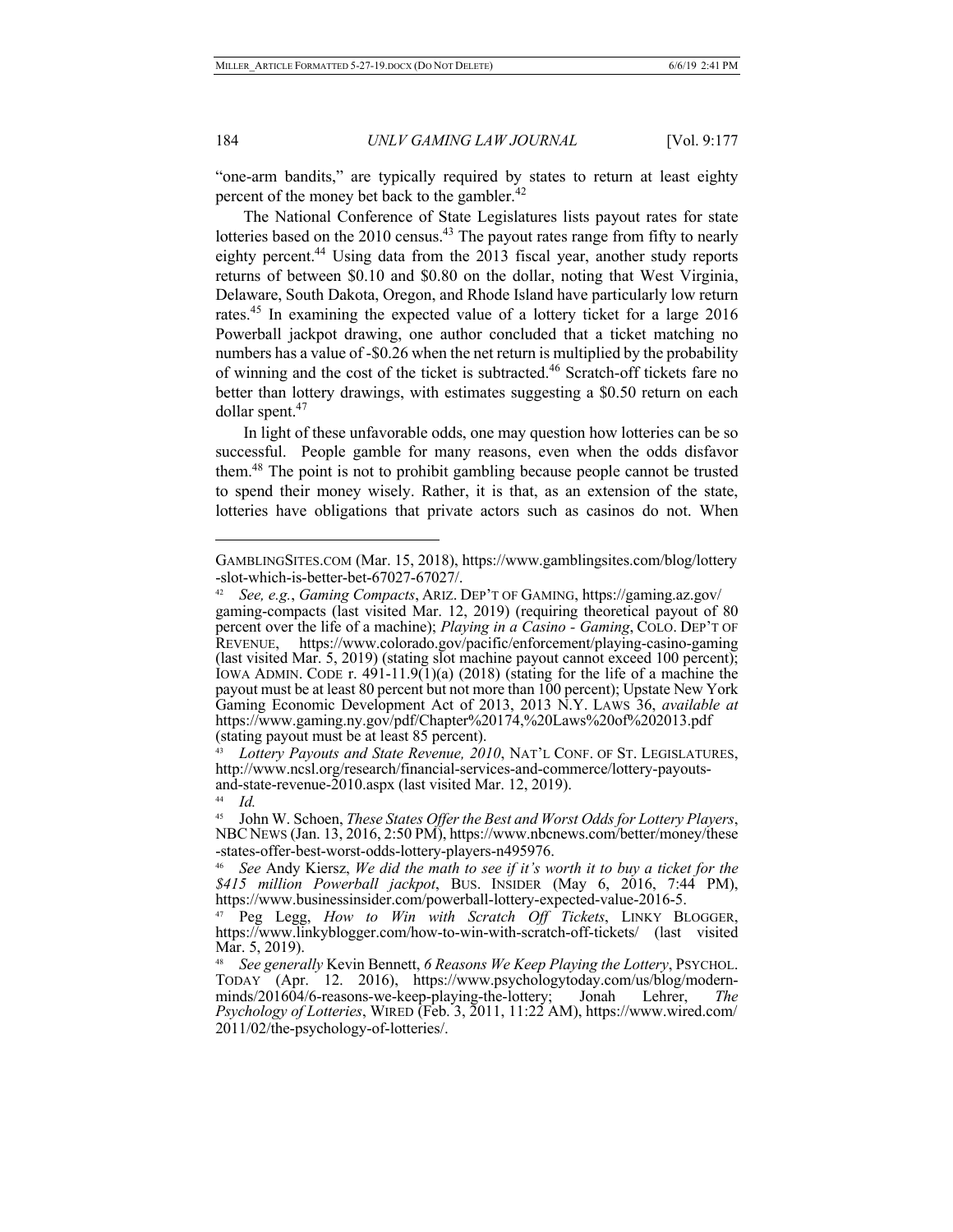government is involved in promoting an activity that has such a low probability of producing a positive return, we need to know what those return rates are. And, just as important, we need to know who the government's customers are. That should be a beginning point for how lotteries are operated and marketed.

#### III. WHAT ARE LOTTERY PROCEEDS SPENT ON?

Lottery proceeds are directed to a variety of different uses in states. Having accurate data regarding a lottery's customer base should be of interest to policy makers when they make decisions on the uses to which the proceeds are put.

A number of states provide that lottery revenues go to the general fund of the state.<sup>49</sup> But it is also common for lottery proceeds to be targeted for particular uses, in whole or in part.<sup>50</sup> Indeed, such targeting is a valuable tool in promoting the lottery as an appropriate way for the state to generate funds.

One of the most popular uses for lottery funds is to direct them to education.<sup>51</sup> Opposing the funding of public education is a stance few politicians would take.<sup>52</sup> Studies have found, however, that in five states that earmarked lottery proceeds for education, lottery dollars made up a small portion of total education financing.<sup>53</sup> Overall, in a 2006 study, for the states that directed lottery moneys to schools, such funding "accounted for less than 1 percent to 5 percent of the total revenue for K-12 education."54 Additionally, often the money for education that comes from the lottery is not additional money, but money that is

 $\overline{a}$ 

54 *Id.*

<sup>49</sup> *See, e.g.*, DEL. CODE ANN. tit. 29 § 4802 (2018); D.C. CODE § 3-1312(c) (2018); IOWA CODE § 99G.2(1) (2016); KAN. STAT. ANN. § 74-8711(c)(4) (2018); KY. REV. STAT. ANN. § 154A.130(1) (2018); ME. REV. STAT. tit. 8, § 387(1)(c) (2017); MD. CODE ANN., STATE GOV'T  $\S 9-120(b)(1)(vi)$  (West 2018); S.D. CODIFIED LAWS § 42-7A-24 (2018).

Eight states and the District of Columbia distribute proceeds to the general fund, twenty states dedicate proceeds to education programs, and sixteen states dedicate proceeds to other state purposes including but not limited to state parks and property tax relief. *See* Niraj Chokshi, *The States that Rely on Powerball and Lotteries the Most*, WASH. POST (Jan. 13, 2016), https://www.washingtonpost.com/news/wonk /wp/2016/01/13/the-states-that-rely-on-powerball-and-lotteries-the- most/?utm\_term=.c8f7a704d892.

<sup>51</sup> *See, e.g.*, Ron Stodghill & Ron Nixon, *For Schools, Lottery Payoffs Fall Short of Promises*, N.Y. TIMES (Oct. 7, 2007), https://www.nytimes.com/2007/10/07/ business/07lotto.html (noting that twenty-three states earmark all or some lottery funds for education and discussing the issues that arise under the earmarks for education).

<sup>&</sup>lt;sup>52</sup> *See id.* Marketing campaigns for lotteries often emphasize their "educational benefits, like a South Carolina lottery slogan, 'Big Fun, Bright Futures,' or an ad campaign in North Carolina featuring a thank-you note passed through schools and signed 'The Students.' The New York Lottery's Web site includes the tagline, 'Raising billions to educate millions.'" *Id.*<br><sup>53</sup> *Id* 

<sup>53</sup> *Id.*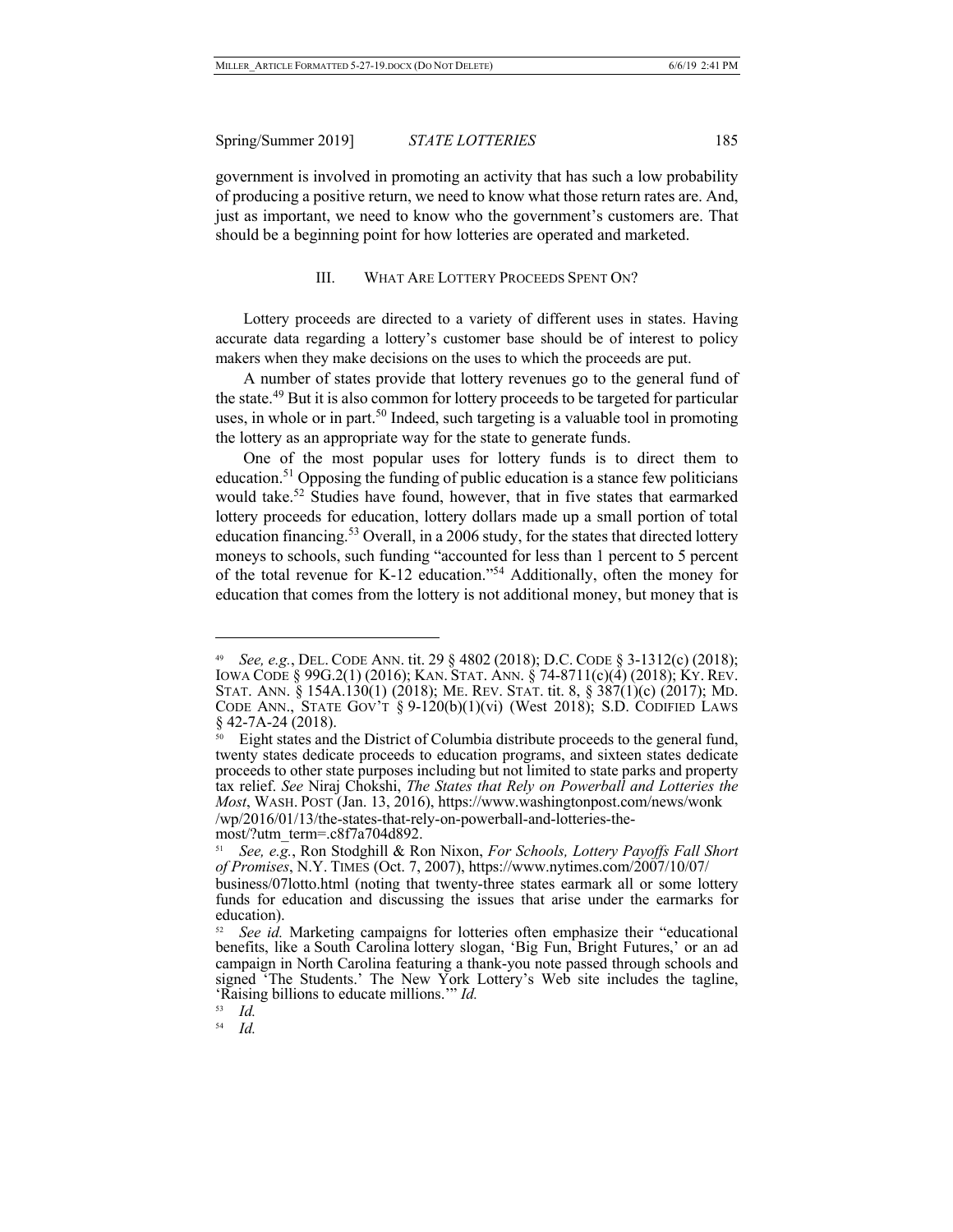replacing tax money previously spent on education.<sup>55</sup>

One particular use of lottery money for education is especially relevant to the need for more developed information about the lottery's biggest customers. Several states direct lottery money primarily to funding scholarships for college.<sup>56</sup> In Georgia, for example, the Helping Outstanding Pupils Educationally (HOPE) program provides financial assistance to students for education after high school. $57$  Since its creation in 1992 legislation, assistance provided to students by HOPE exceeds \$10 billion.<sup>58</sup>

The connection between who plays the lottery that funds the program and those who receive aid shows that "students from low-income families and minority students are less likely to receive HOPE assistance."<sup>59</sup> A study conducted by the Georgia Budget and Policy Institute in 2012 surveyed information from Georgia's 159 counties and reached the following conclusions:

> •Georgians living in counties with the lowest median household incomes spend a significant share of their income on lottery games.

> •Counties with moderate median household incomes contribute significantly more in lottery sales than they receive in HOPE dollars.

> •Counties with the highest median household incomes receive

<sup>55</sup> *See id.*

 $\frac{56}{57}$  *Id.* 

HOPE, GA. STUDENT FIN. COMM'N, https://gsfc.georgia.gov/hope#top (last visited Mar. 24, 2019) (there are six HOPE programs: HOPE Scholarships and Grants, Zell Miller Scholarships and Grants, HOPE GED Grant, and HOPE Career Grant. The HOPE Scholarship may be awarded to help with tuition costs to students attending a HOPE-approved undergraduate institution who complete high school with a 3.0 GPA and maintain that GPA through college for no more than seven years. A HOPE Grant may be awarded to a Georgia resident at an approved Georgia college or university who maintains a GPA of at least 2.0 to help with tuition costs, expiring upon the ninety-five-quarter hour or sixty-three semester limits. The Zell Miller Scholarship operates like the HOPE scholarship but requires that students have graduated with a 3.7 high school GPA and maintain a 3.3 collegiate GPA, along with certain SAT or ACT minimum score requirements. The Zell Miller Grant is a full-<br>tuition award to a student at an eligible institution who maintains a 3.5 GPA in post-<br>secondary work, expiring upon the ninety-five-quarter h limits. The HOPE GED Grant is a one-time \$500 award, with broader use options, that may be awarded to a student completing a GED through the Technical College System of Georgia (TCSG), to be used within twenty-four months of the date of the GED diploma. The HOPE Career Grant is a supplement available to students already receiving either a HOPE or Zell Miller Grant awarded to students in career paths deemed "strategically important to the state's economic growth."). 58 *Id.*

<sup>59</sup> Rick Seltzer, *HOPE for Whom?*, INSIDE HIGHER ED (Sept. 16, 2016), https://www.insidehighered.com/news/2016/09/16/report-finds-georgias-hope- programs-miss-many-students.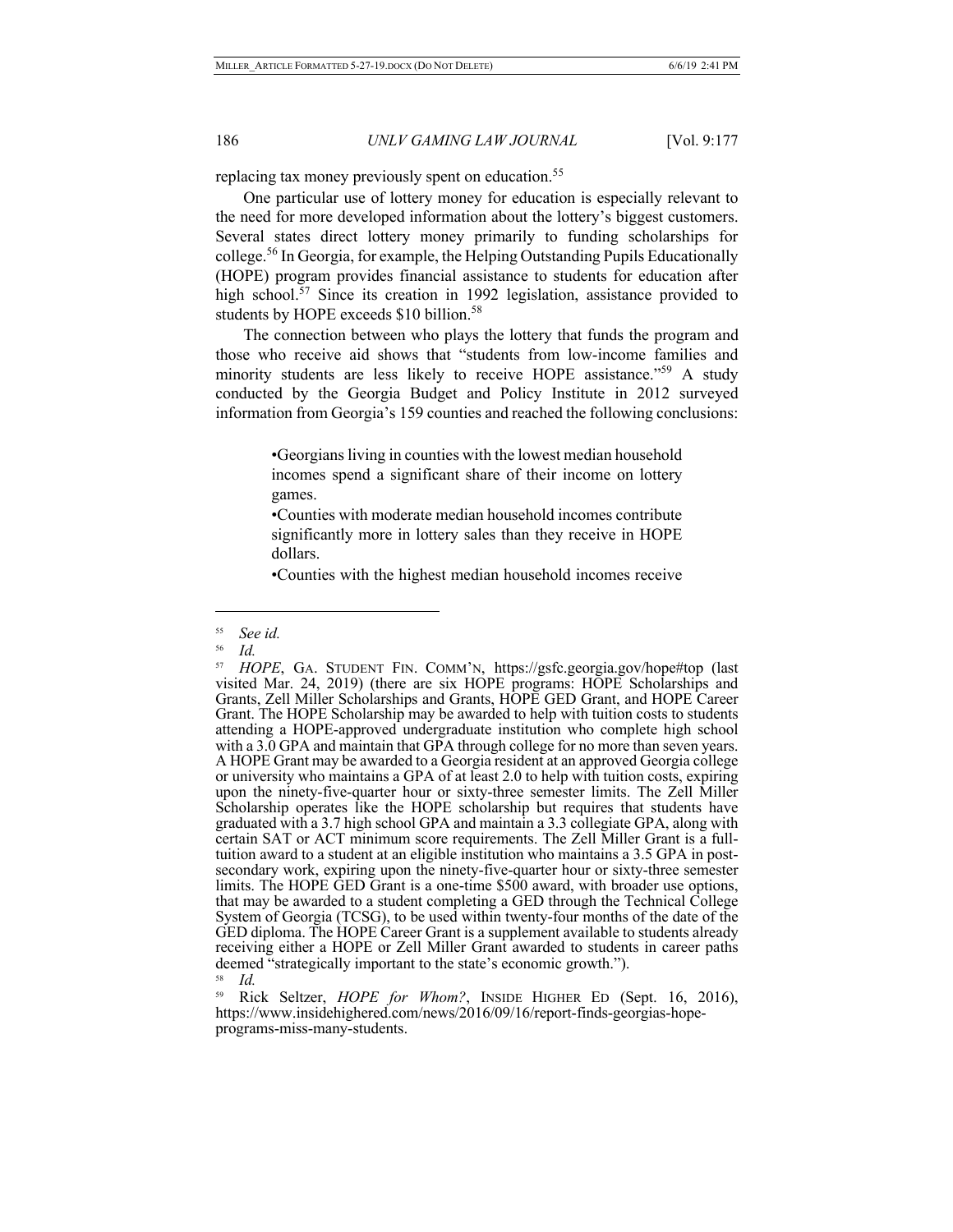the largest share of HOPE dollars.

•Counties where lottery spending is highest are more economically distressed.<sup>60</sup>

A 2016 study by the same Institute reached similar conclusions.<sup>61</sup> Although there were programs for technical college students that reached minorities, that aid fell short of meeting the students' financial needs. $62$  The result was that lottery players in counties with low household incomes contributed a disproportionate amount of money to the HOPE program, and the largest share of program benefits went to students from higher median households.<sup>63</sup> In other words, lower income people in the state are helping to subsidize the education of those with greater economic means.

Florida also provides college scholarships funded by Florida Lottery revenues.64 In 2011, the Florida Legislature raised the standardized test scores necessary to qualify for the scholarships.<sup>65</sup> The result was, "Miami-Dade schools" with large populations of low-income and African-American and Hispanic students have seen a drastic decrease in the number of students who qualify" for the awards.<sup>66</sup> If demographic research shows minority and low-income groups are indeed major funders of the lottery, poorer people are again subsidizing the educational expenses of those with greater economic means. Such an economic reality, which can only be established by neutral, objective research, should be acknowledged by policymakers.

As noted above, in order to gain support, lottery proposals may emphasize the potential benefits to education. But the experience in North Carolina illustrates that once a lottery is established, the commitment to education is subject to change. North Carolina created a lottery in 2005 with a stipulation that 35 percent of lottery proceeds be directed to education in the state.<sup>67</sup> In

<sup>60</sup> CEDRIC D. JOHNSON, HOPE FOR WHOM? FOR SOME IT DOESN'T PAY TO PLAY THE GEORGIA LOTTERY, GA. BUDGET & POL'Y INST. 1(Apr. 2012), https://cdn.gbpi .org/wp-content/uploads/2012/04/HOPE-for-Whom-Lottery-Report04162012.pdf.

<sup>61</sup> *See* CLAIRE SUGGS, TROUBLING GAPS IN HOPE POINT TO NEED-BASED AID SOLUTIONS, GA. BUDGET & POL'Y INST. 1-2 (Sept. 2016), https://cdn.gbpi.org/wpcontent/uploads/2016/09/Troubling-Gaps-in-HOPE-Point-to-Need-based-Aid- Solutions.pdf.

 $\frac{62}{63}$  *Id.* 

<sup>63</sup> JOHNSON, *supra* note 60.

<sup>64</sup> FLA. STAT. ANN. § 24.102(1) (West 2018). *See Education,* FLORIDA LOTTERY, http://www.flalottery.com/education (last visited Apr. 13, 2019).

<sup>65</sup> *See* Kyra Gurney, *Lottery rakes in cash but fewer students, particularly poor ones, make cut for scholarships*, MIAMI HERALD (Mar. 18, 2017, 5:09 PM), https://www.miamiherald.com/news/local/education/article139149008.html. 66 *Id.*

<sup>&</sup>lt;sup>67</sup> Current Operations and Capital Improvements Appropriations Act of 2005, S. Res. 622, 2005-276 Sess., at 398 (N.C. 2005) [hereinafter Current Operations 2005].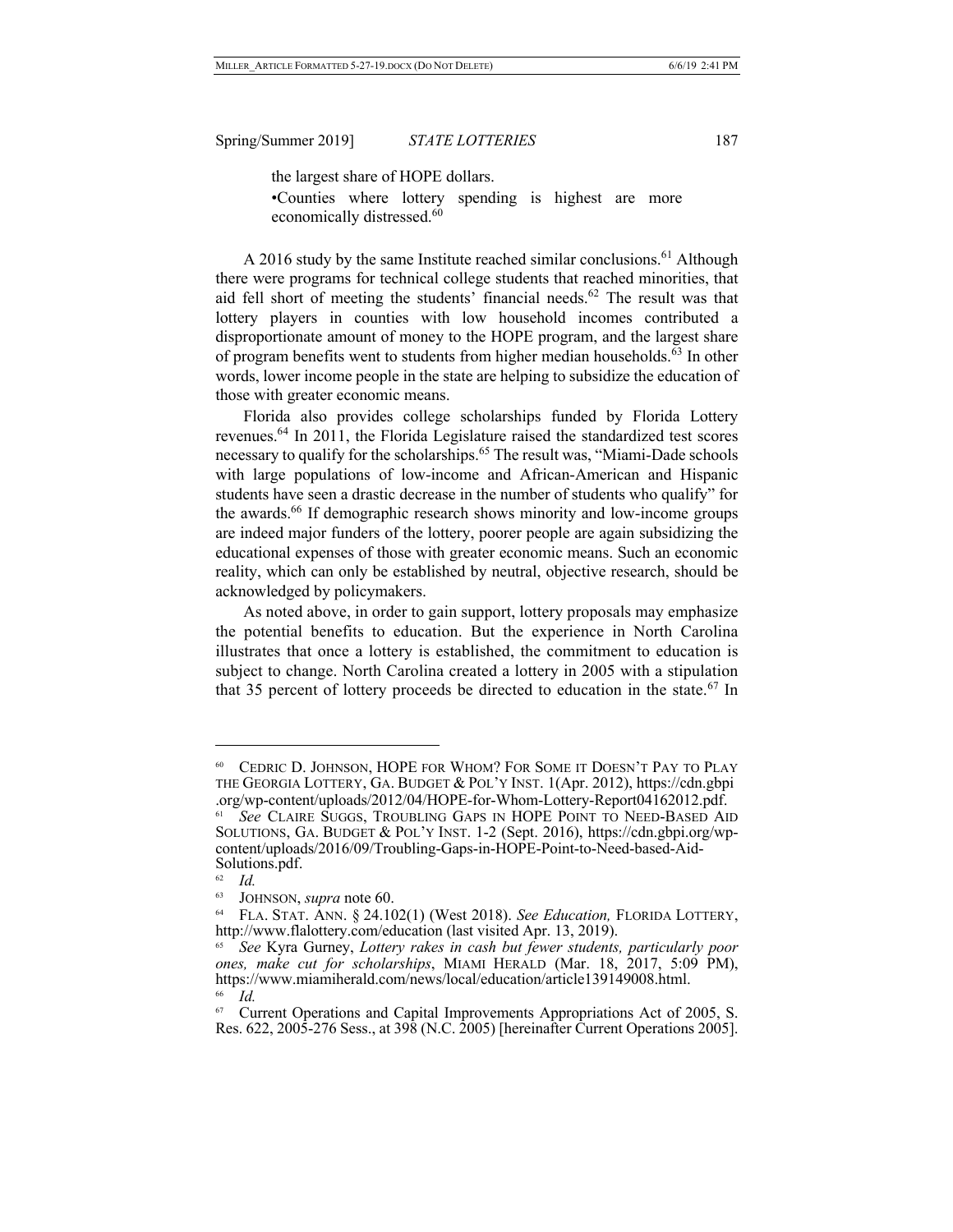2009, however, the 35 percent requirement became a "guideline,"<sup>68</sup> and in the 2016 fiscal year, only 26.5 percent of lottery money went to education. $69$ 

Similarly, there was an allocation requirement in the 2005 law specifying 50 percent of the education lottery money would be for class-size reduction, 40 percent for school construction, and 10 percent for college scholarships.<sup>70</sup> A 2017 law changed that formula so legislators could allocate lottery proceeds to any education purpose they chose.<sup>71</sup> In the 2017 fiscal year, 63 percent of the education money was directed to "non-instructional support personnel."<sup>72</sup>

The first versions of the lottery proposal in North Carolina specified that revenues were not to "supplant revenues already expended or projected to be expended for [education.]<sup>"73</sup> However, this restriction was removed from the final language of the proposal before voting.<sup>74</sup> As to whether lottery money was supplemental or substitutional, one study concluded:

> Whether the lottery has actually increased education funding is a tricky question because we do not know what would have happened with education funding if the lottery did not exist. Critics argue [] lottery funding has supplanted state funding rather than supplemented it. However, per pupil spending [] has increased from \$7,596.15 in 2006 when the lottery first started, to \$9,172.18 in 2017, and supporters point to the fact that lottery revenue was used to pay for teacher salaries during the recession. Unfortunately, the effect of the recession on education funding makes it hard to evaluate the impact of the lottery.<sup>75</sup>

The important point here is not whether some lottery proceeds have gone to

<sup>&</sup>lt;sup>68</sup> N.C. GEN. STAT. ANN. § 18C-162 (West 2009).<br><sup>69</sup> Program Evaluation Div., N.C. Gen. Assembly, Options Exist for INCREASING LOTTERY PROCEEDS FOR EDUCATION: FINAL REPORT TO THE JOINT LEGISLATIVE PROGRAM EVALUATION OVERSIGHT COMMITTEE, REPORT NUMBER 2017-03, at 3 (May 1, 2017), *available at* https://www.ncleg.gov/DocumentSites/ committees/JLPEOC/Minutes%20and%20Handouts/2018/01-22- 18/Lottery%20Report.pdf.

<sup>70</sup> Current Operations 2005, *supra* note 67.

 $71$  The law specifying how the education money should be spent was repealed by the Current Operations Appropriations Act of 2017. N.C. GEN. STAT. ANN. § 18C- 164 (effective July 1, 2017) (amended 2018).

<sup>72</sup> NC EDUC. LOTTERY, HISTORY OF LOTTERY FUND ASSIGNMENT, *available at*  https://www.nclottery.com/Content/Docs/History%20of%20Lottery%20Fund%20 Assignment%20FY17.pdf (last visited Apr. 29, 2019).

<sup>73</sup> Current Operations 2005, *supra* note 67, at 307.

<sup>74</sup> Molly Osborne, *AskNC: What percentage of lottery money goes to education?*, N.C. CTR. FOR PUB. POL'Y RES. (Apr. 20, 2018), https://nccppr.org/asknc- percentage-lottery-money-goes-education/. 75 *Id.*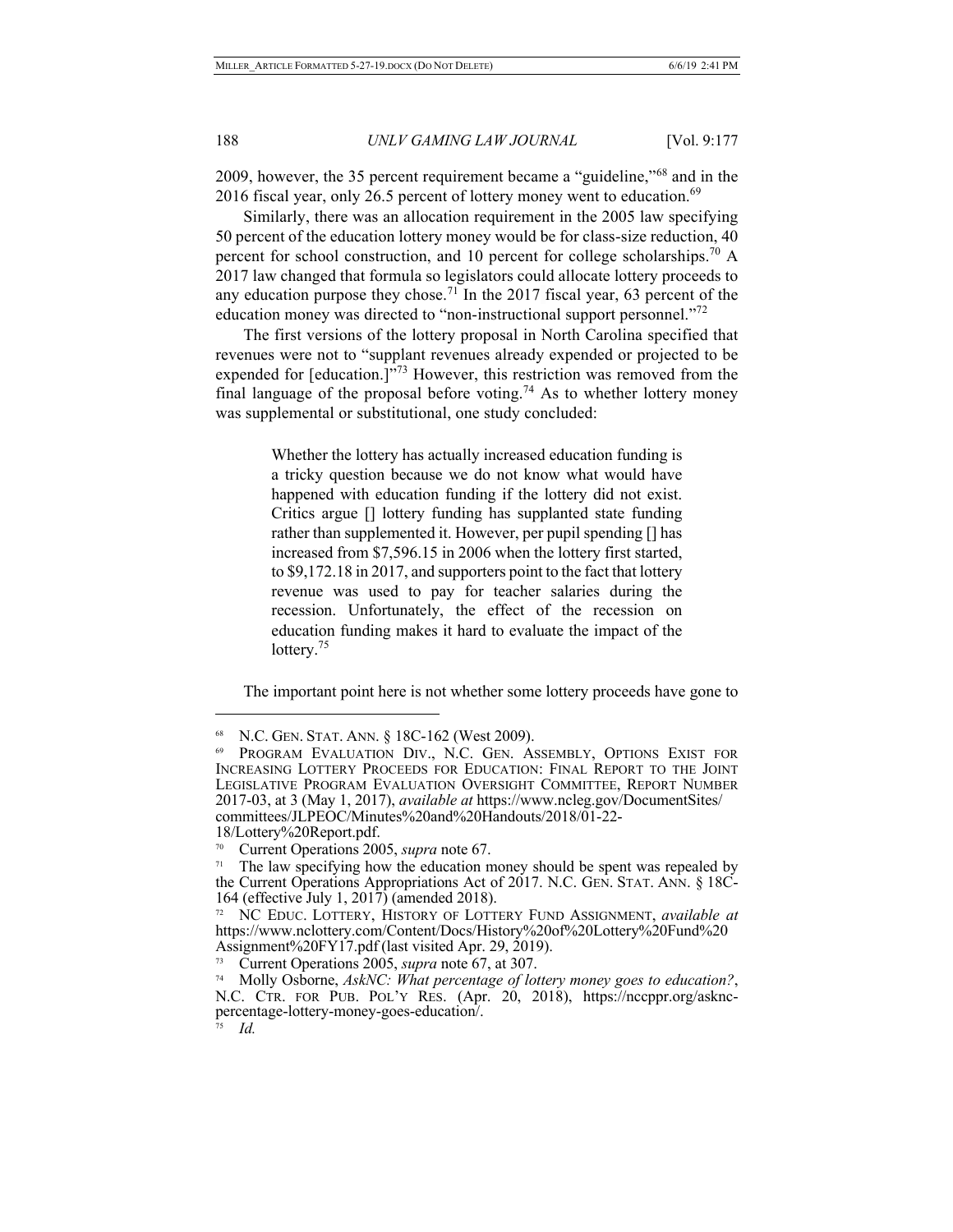support education, because they clearly have. Rather, it is that when lotteries promote the beneficent uses to which the proceeds are put, changes in a legislature's composition or a perceived state fiscal crisis may dilute that commitment.<sup>76</sup> Lotteries can be a political football and this underscores the need for lotteries to be forthcoming about who their customers are.

Another use of lottery revenues is to reduce taxes – sometimes a specific tax. In Indiana, a substantial portion of lottery revenues goes to the "Build Indiana Fund."77 Most of that money, over \$182 million in 2015, is given to local governments based on the assessed value of the motor vehicles in the county.<sup>78</sup> This arrangement allows local governments to recapture excise taxes that were cut by the Indiana Legislature in 1996.<sup>79</sup> The more expensive the cars, boats, and RVs in a county are, the more the county is compensated. Thus, lottery players from poorer counties, where the value of the vehicles would likely be lower, are paying money into a fund that gives tax relief to people in counties where luxury vehicles are more common. Through this subsidy, the people in the richer counties are lottery winners without even purchasing a ticket.

Another example of lottery revenue being put toward benefits enjoyed primarily by the middle class arises in Wisconsin. In 1999, voters there approved an amendment to the state's constitution that allowed a portion of lottery funds to be used to reduce property taxes owed on primary residences in the state.<sup>80</sup> In 2017-18, approximately 1,425,300 homeowners benefitted from this lottery credit.<sup>81</sup> Similar to the excise tax relief vehicle owners receive in Indiana from lottery proceeds, the Wisconsin use of lottery dollars benefits people based on the value of the property they own, in this case, real property. Are the beneficiaries of these tax breaks the lottery's best customers? Or, are they again winning money from the lottery without buying a ticket? Only through objective research focused on who the lottery's customers are can the source of this

<sup>&</sup>lt;sup>76</sup> In order to help balance the 2008-09 budget, North Carolina's then-Governor, Bev Perdue, redirected \$50 million from lottery reserves to the general fund. Amanda Vuke, *Lottery Funds Continue To Be Diverted For Unauthorized Purposes*, CAROLINA J. (Aug. 25, 2010, 12:00 AM), https://www.carolinajournal.com/news-<br>article/lottery-funds-continue-to-be-diverted-for-unauthorized-purposes/. The 2009-<br>10 budget diverted to the General Fund \$69 million in lottery for school construction. *Id.*

James Briggs, *Here's where all that Powerball Money you're spending in Indiana is going*, INDYSTAR (Jan. 11, 2016, 7:45 PM), https://www.indystar.com/ story/money/2016/01/11/heres-where-all-powerball-money-youre-spending- indiana-going/78641902/.

See *id.* 

<sup>79</sup> IND. ST. BUDGET AGENCY, DISTRIBUTION OF LOTTERY AND GAMING SURPLUS ACCOUNT FUNDS AND RIVERBOAT ADMISSIONS AND WAGERING TAXES: FISCAL YEAR ENDING JUNE 30, 2000 4 (2000), *available at* https://www.in.gov/sba/files/lott  $\frac{\text{gam} \text{rep}}{\text{g} \cdot \text{g} \cdot \text{g} \cdot \text{g}} 00.$ pdf.

See WIS. DEP'T OF REVENUE, LOTTERY AND GAMING TAX CREDIT (Nov. 30, 2018), *available at* https://www.revenue.wi.gov/DORReports/ltrycr.pdf. 81 *Id.*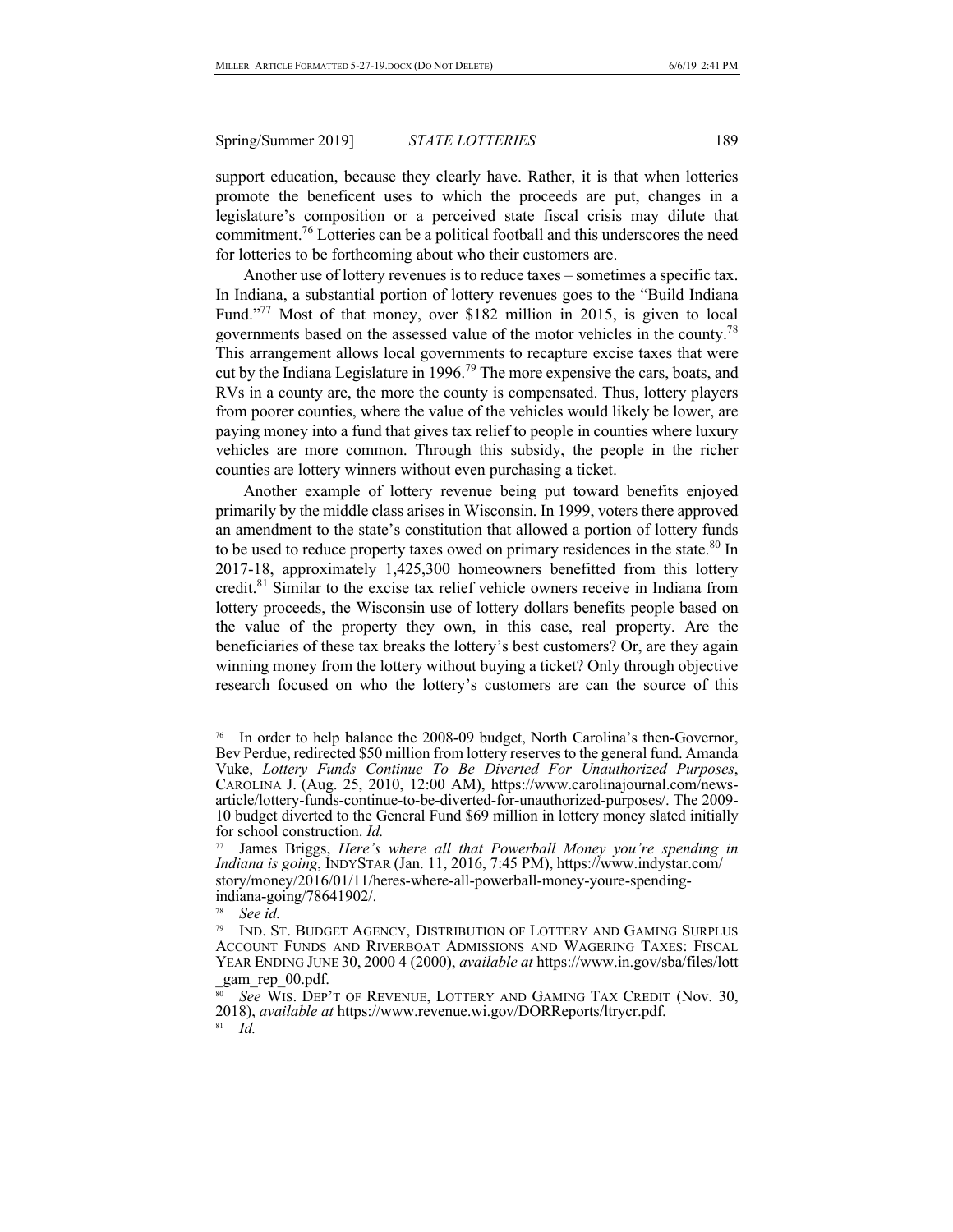revenue be determined.

The education, excise, and property tax illustrations are especially notable examples of lottery proceeds benefitting those who have substantial economic means at the expense of those who, perhaps, do not. However, even when the lottery money goes to a state's general fund or is put to some other use that does not have overtly discriminatory effects based on economic class, policymakers need to determine who is supplying the bulk of lottery money. If it comes from those in poorer classes, legislators and lottery officials should be aware of this as they make policies involving the lottery.

#### IV. DO WE ALREADY KNOW WHO PLAYS THE LOTTERY?

Among the most enduring of criticisms of lotteries is that they exploit poor people and operate as a regressive  $\text{tax}$ .<sup>82</sup> One of the assumptions behind this attack is that people of lesser economic means play the lottery at a proportionately higher level than those of more substantial means. Who *does* play the lottery then?

Studies that describe the "typical" lottery player offer a variety of profiles. For example, a study of lottery players in Vermont noted "almost 20 percent of the Vermonters who buy lottery tickets have post-graduate or professional degrees" and "22 percent of the ticket buyers came from households with annual incomes of more than \$95,000[.]<sup>1983</sup> This prompted Vermont Lottery Commission Chair, Martha O'Connor, to say that the survey results should prove the Lottery is not "preying on the poor and uneducated."84

In a similar spirit, the Oregon Lottery declares:

Earning maximum profits for the people of Oregon requires conducting research with Oregon's population base to identify players and consumer markets for Lottery games. By investing time and money into surveys and tracking studies, the Lottery is able to define its players and develop games and marketing strategies to reach them.<sup>85</sup>

<sup>82</sup>*See* Todd A. Wyett, *State Lotteries: Regressive Taxes in Disguise*, 44 TAX LAW. 867, 867 (1991); Jeff Desjardins, *Why the Lottery is a Regressive Tax on the Nation's Poorest*, VISUAL CAPITALIST (May 18, 2016, 12:26 PM), http://www.visualcapitalist .com/lottery-regressive-tax-nations-poorest/.

<sup>83</sup> Jon Margolis, *Margolis: Lottery survey lacks telling numbers*, VTDIGGER (Aug. 16, 2012), https://vtdigger.org/2012/08/17/margolis-lottery-survey-lacks-telling- numbers/ [hereinafter Margolis].

<sup>84</sup> *Id.*

<sup>85</sup> *See Player Profile: Who Plays the Lottery?*, OR. LOTTERY, https://digital.osl .state.or.us/islandora/object/osl%3A19549/datastream/OBJ/view (last visited Mar. 24, 2019).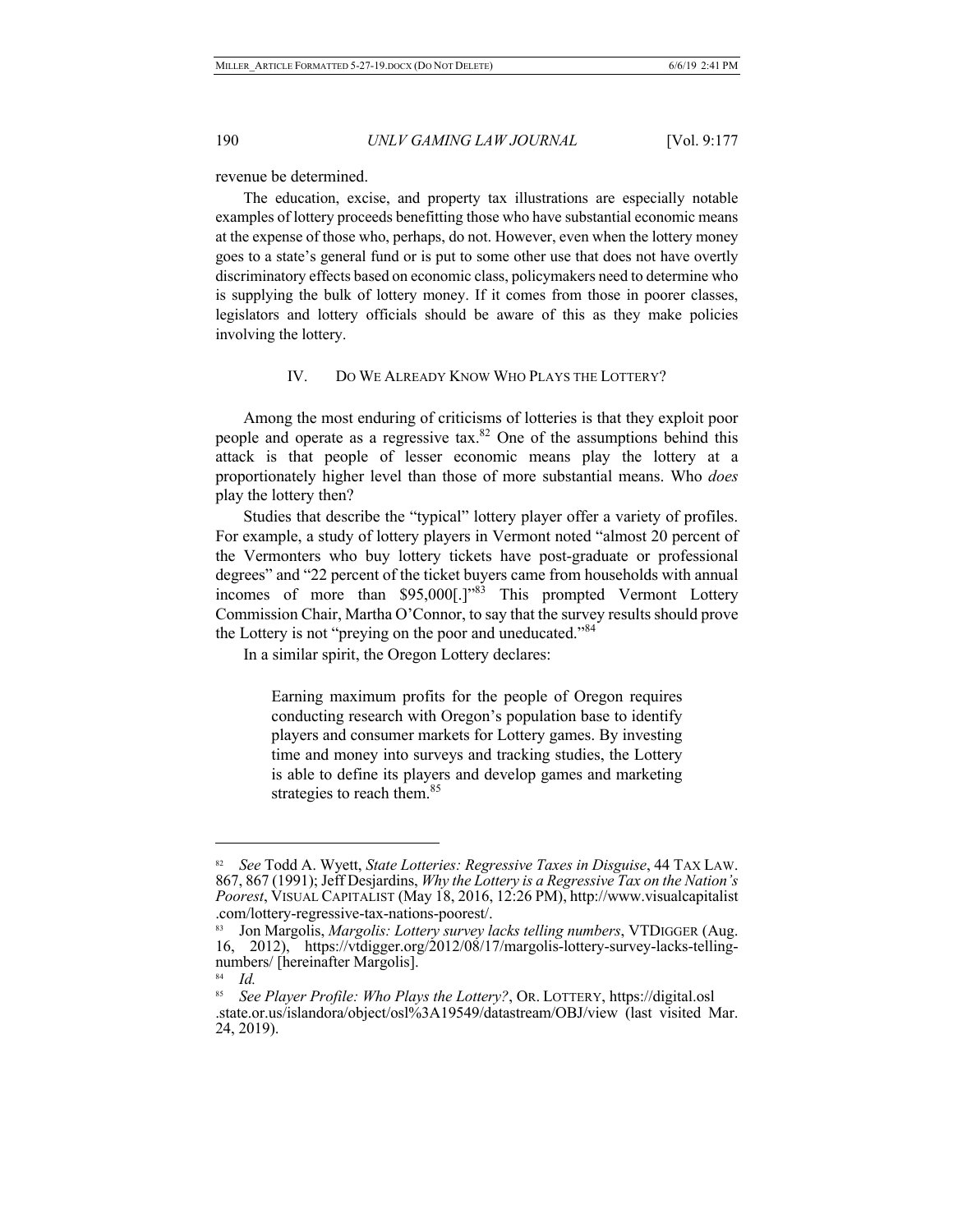The Lottery then debunks the myth that only poor people play the lottery.<sup>86</sup> To the contrary:

> Research consistently shows that the "typical Oregon Lottery player" is the "typical Oregonian," in terms of age, income and education. Lottery players comprise 63 percent of the total adult population of Oregon; are equally likely to be male or female; have an average age of about 47 years old; have some college education; and have a household income of \$50,000 per year. $87$

According to the Lottery's November 2014 Tracking Study, current players of the lottery range across the income scale somewhat evenly, with 18.7 percent of players having income of \$75,000 or more.<sup>88</sup> Additionally, 51 percent of men and 49 percent of women surveyed had played the lottery at some time.<sup>89</sup>

A lottery industry trade group, The North American Association of State and Provincial Lotteries (NASPL), cites a number of state surveys that seemingly belie the claim that the predominate purchasers of lottery products are poor people.<sup>90</sup> The results noted by the NASPL are undated, however.<sup>91</sup> Still, several other state lotteries and reports make the same point: lottery products are consumed by a demographic that mirrors the population of the state, and people across the socioeconomic spectrum are represented.<sup>92</sup>

These assessments, however, illustrate the selective nature of much of the research on who comprises the lottery playing population. For example, the

<sup>86</sup> *See About Us: Player Profile*, OR. LOTTERY, https://www.oregonlottery.org/

about/player-profile (last visited Mar. 24, 2019). 87 *See About Us*: *Frequently Asked Questions*, OR. LOTTERY, https://www.oregonlottery.org/about/public-interaction/commission- director/frequently-asked-questions (last visited Apr. 29, 2019).

<sup>88</sup> *About Us: Player Profile*, *supra* note 86.

<sup>89</sup> *See id.*

<sup>90</sup> *Debunking Lottery Myths*, N. AM. ASS'N OF STATE AND PROVINCIAL LOTTERIES, http://www.naspl.org/mythsandfaq/ (last visited Mar. 12, 2019).

<sup>&</sup>lt;sup>91</sup> *See id.*<br><sup>92</sup> *See G*1

<sup>92</sup> *See* GINA BALLARD ET AL., COMPREHENSIVE ANNUAL FINANCIAL REPORT FOR FISCAL YEARS ENDED JUNE 30, 2017, AND 2016, FLA. LOTTERY 1, 76–77 (Dec. 21, 2017), http://www.flalottery.com/exptkt/financialreport17.pdf (demonstrating in the table that lottery participation comes from all socioeconomic, racial, educational, and sex groups); NICHOLAS BUCHEN, COMPREHENSIVE ANNUAL FINANCIAL REPORT FOR THE FISCAL YEAR ENDED JUNE 30, 2017, CAL. ST. LOTTERY 1, 66–70 (Dec. 31, 2017)<br>https://static.www.calottery.com/~/media/Publications/Financial Reports/2016https://static.www.calottery.com/~/media/Publications/Financial\_Reports/2016- 17%20CSL%20Comprehensive%20Annual%20Financial%20Report%20Final.pdf [hereinafter ANNUAL CALIFORNIA REPORT 2017]; MONIQUE FAWVER & MARTHA WILDFANG, COMPREHENSIVE ANNUAL FINANCIAL REPORT FOR THE FISCAL YEAR ENDED JUNE 30, 2017, OR. ST. LOTTERY 1, 60–61 (Dec. 19, 2017), https://www. oregonlottery.org/docs/default-source/default-document-library/fy-2017-oregon- lottery-cafr-final.pdf?sfvrsn=fc5033a7\_4 (demonstrating in the table that lottery participation comes from all socioeconomic, racial, educational, and sex groups).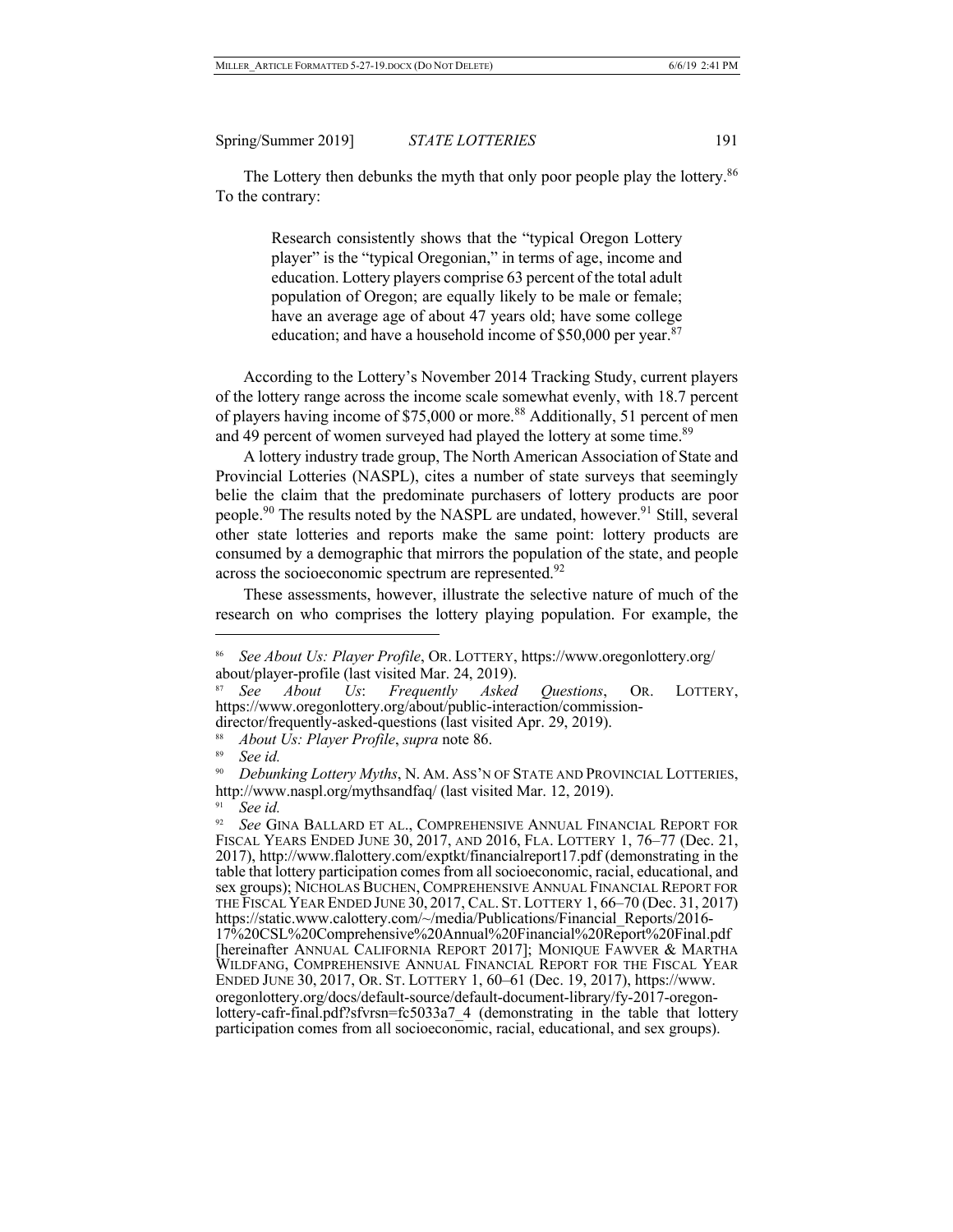Vermont study measured who bought a lottery product of any kind, at any frequency.<sup>93</sup> It does not reflect the amount of money people spend on lottery products. In other words, "the \$100,000-a-year professional who buys one ticket a week is indistinguishable from the \$35,000-a-year waitress who buys 10."94 There is an important difference between these two types of players: The professional may buy a lottery ticket as a lark without any sense that it was an "investment." The waitress who buys a lottery ticket, however, may view the purchase as a way of building wealth. Indeed, some research supports the view that people of low economic means perceive the lottery as a way of escaping that poverty.<sup>95</sup>

Similar infirmities have been identified with the representations made by the Oregon Lottery. Despite claims that the "typical Oregonian lottery player" is a middle-class person, research in 2014 by The Oregonian showed that "more than half of the state's nearly 12,000 video lottery terminals [in 2014] were in census tracts where the median income [was] \$45,000 or less."96 In other words, the "typical" player whose money makes up the majority of lottery proceeds may not be as well-off as is represented in lottery marketing. This research spurred a 2015 effort in the Oregon legislature to pass a data collection law that would require the state lottery to map retailers according to neighborhood income on a bi-annual basis.<sup>97</sup> That measure, however, "died in a [state] Senate committee."<sup>98</sup>

Some social science research supports the view that lotteries' best customers are the poor. For example, a 2011 review of the research on lotteries concluded, "[t]he poor are still the leading patron of the lottery[.]"99 A 2011 research paper found that "[t]he bottom three quintiles in socioeconomic status spent the most on the lottery and the highest socioeconomic group spent the least on the lottery."<sup>100</sup> Research from a 2012 study determined the "highest rate of lottery gambling" was found in those people "in the lowest fifth [socioeconomic]  $group.^{"101}$ 

<sup>93</sup>*See* Margolis, *supra* note 83. 94 *Id.* 95 *See* Jens Beckert & Mark Lutter, *Why the Poor Play the Lottery: Sociological Approaches to Explaining Class-based Lottery Play*, 47 SOC. 1152, 1155–1156 (2012); Ki C. Han et al., *Lottery as a Retail Product*, 6 J. GAMBLING BUS. & ECON 82, 85 (2012).

<sup>96</sup> Denis C. Theriault, *Video lottery machines easier to find in poor neighborhoods, snalysis finds*, THE OREGONIAN (June 3, 2015), https://www.oregonlive.com/politics  $/2015/06/$ oregon\_lottery\_poor\_neighborho.html.

See id.

 $\frac{98}{99}$  *Id.* 

<sup>99</sup> Vanchai Ariyabuddhiphongs, *Lottery Gambling: A Review*, 27 J. GAMBLING STUDS. 15, 25 (2011).

<sup>100</sup> Grace M. Barnes et al., *Gambling on the Lottery: Sociodemographic Correlates Across the Lifespan*, 27 J. GAMBLING STUD. 575, 576 (2011). *See also* John W. Welte et al*., Gambling Participation in the U.S.–Results from a National Survey*, 18 *J. GAMBLING STUD.* 313, 325 (2002).

<sup>&</sup>lt;sup>101</sup> Barnes et al., *supra* note 100, at 579.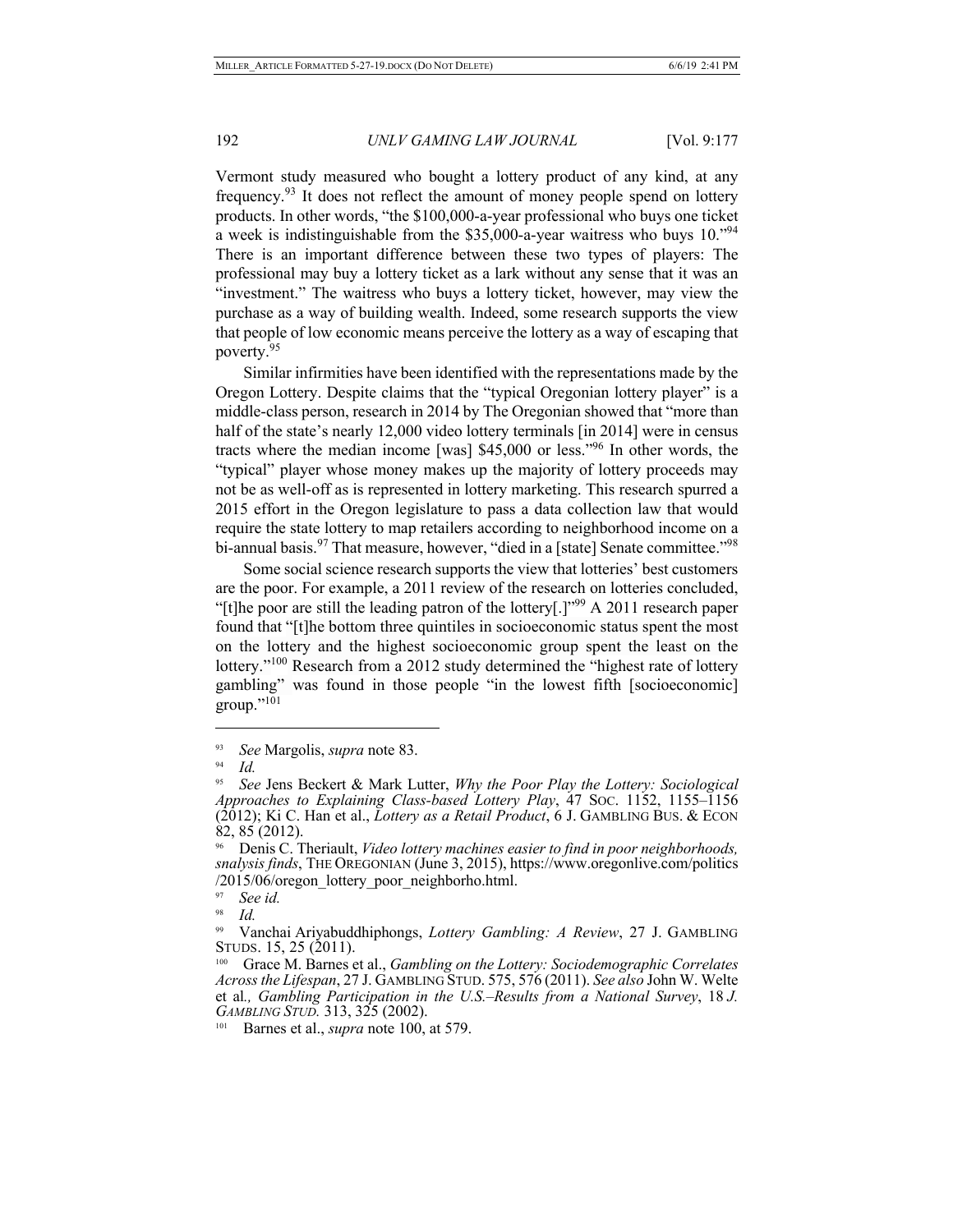The methodologies used to determine who plays the lottery take several forms. Many studies use telephone samples where every landline number in the United States has an equal probability of being included in a sample; likewise, all cell phone numbers have the same probability as other cell numbers. $102$ 

Another approach to determining a lottery's biggest customers is mapping lottery retailers according to neighborhood income. This was the proposal recently considered in Oregon.<sup>103</sup> However, knowing the location of lottery machines, the sales from the machines, and the sales numbers for lottery products in those locations, does not tell us who is actually *buying* the lottery products.<sup>104</sup> It may be that a person living in a poor neighborhood where there are many lottery retailers is the lottery customer. On the other hand, the customers at such locations might be wealthy persons travelling through that neighborhood and purchasing a ticket at a convenience store or gas station. One lottery researcher stated:

> Lottery products are marketed in qualifying retail outlets. These sites are predominantly convenience stores, gas stations and supermarkets. If zoning regulations in high-income neighborhoods prohibit convenience stores, gas stations and supermarkets, you [will not] see many lottery retail sites in those areas. If there is a concentration of qualifying retail outlets in less affluent areas of a community, you will see many more lottery retail sites in those areas. This makes it appear that lottery sales sites are chosen by income level when in fact this is just not true. Also keep in mind that players buy tickets in areas where they work and shop, not necessarily where they live. A Minnesota survey found that more than half the players bought tickets in zip codes outside their own home zip code.<sup>105</sup>

That different conclusions can be reached according to different research methodologies is not a phenomenon unique to lottery research. All researchers must be able to validate their work. As to the composition of the market for lottery products, the differing conclusions suggest that more, not less, research is needed.

See John W. Welte et al., *The Relationship Between the Number of Types of Legal Gambling and the Rates of Gambling Behaviors and Problems Across U.S. States*, 32 J. GAMBLING STUD. 379, 381–82 (2016) (providing a useful description of the methodology used in a single study).

<sup>&</sup>lt;sup>103</sup> *See* Theriault, *supra* note 96.

See Frequently Asked Questions, N. AM. ASS'N OF STATE AND PROVINCIAL LOTTERIES, http://www.naspl.org/faq (last visited Mar. 7, 2019) ("[T]he reality is people [do not] always buy their lottery tickets in the neighborhoods where they

live."). 105 Duane V. Burke, *Top Ten Myths About Lottery (And Why They are Not True)*, PUB. GAMING RESEARCH INST. (1999), http://www.publicgaming.org/toptenmyths .html.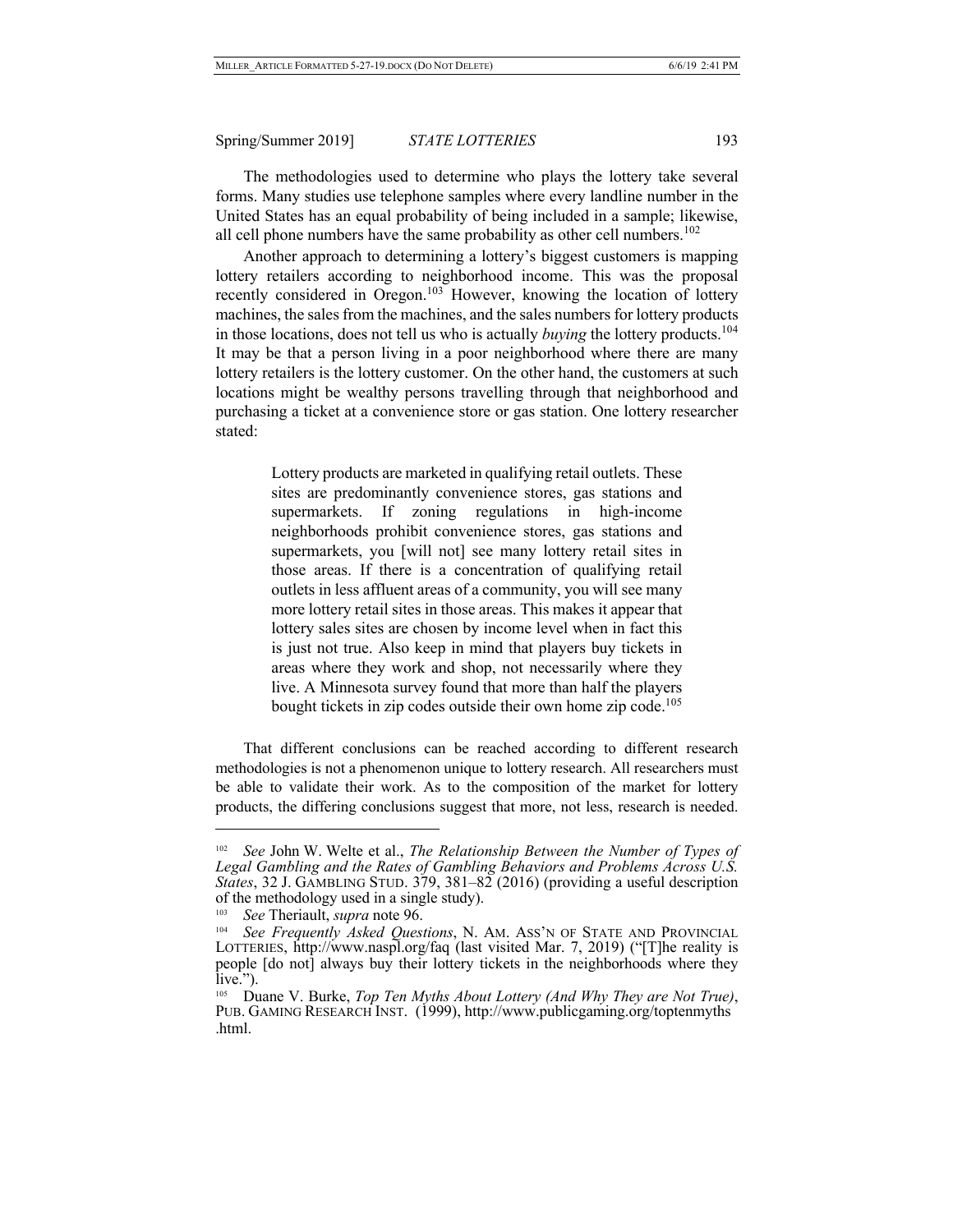$\overline{a}$ 

# 194 *UNLV GAMING LAW JOURNAL* [Vol. 9:177

While the location of a retailer with a high volume of sales is not dispositive of who its customers are, that evidence is certainly worth considering along with information gained from other research methodologies. Critically, however, this research cannot be part of marketing initiatives by lotteries. Policymakers, and the public, need data from outside researchers whose objective is to inform, and not to promote sales.

### V. ADDITIONAL BENEFITS OF LOTTERY CONSUMER RESEARCH

The value of data collection on lottery customers goes beyond determining whether poorer populations are the primary contributors to lotteries. Other important information impacting public policy considerations for lotteries can be gathered.

For example, the issue of disordered gambling raises distinct problems for lottery players: Lottery products are widely available without the need to go to a casino. In an effort to increase revenues, some lotteries have made lottery products available at gasoline pumps, ATMs, and similar places.<sup>106</sup> As with other forms of gambling, lotteries are also looking to the internet to increase sales.<sup>107</sup> The impact of these enhanced opportunities for purchasing lottery products on those with gambling disorders warrants careful study.<sup>108</sup> As the direct recipients of lottery moneys, states should not be in the position of promoting gambling that enhances the risks of gambling disorders. Research on who is playing the lottery can be combined with studies of whether certain lottery products aggravate these problems.<sup>109</sup>

<sup>106</sup> *See* Brad Tuttle, *Buying Lottery Tickets Just Keeps Getting Easier*, TIME (June 4, 2013), http://business.time.com/2013/06/04/buying-lottery-tickets-just-keeps- getting-easier/ (discussing Missouri's use of gas pump and ATM sales methods); *Request an Evaluation*, CALOTTERY, https://www.calottery.com/retailer/requestevaluation (last visited Mar. 18, 2019) (retailers may be "grocery stores, gas stations, convenience stores, card rooms, bowling alleys, bars and other social venues"); *New Mexico Lottery Announces New Test Program, "Play at the Pump,"* N.M. LOTTERY (July 25, 2016), https://www.nmlottery.com/news.aspx?e31bc7892b684824b2fd 6156e3f4f0c0blogPostId=e3302160ccce4cd5a6de6b94a0575191 (describing how Play at the Pump works, allowing players to both buy lottery tickets and get gas).

<sup>107</sup> *See Online Lotteries in the USA,* BETTINGUSA, https://www.bettingusa.com/ lottery/ (last visited Mar. 18, 2019) (noting that a few states allow players to purchase and manage subscriptions online).

<sup>108</sup> *See* Jonathan Guryan & Melissa Schettini Kearney, *Is Lottery Gambling Addictive?* 30–31 (Nat'l Bureau of Econ. Research, Working Paper No. 14742, 2009), http://www.nber.org/papers/w14742.pdf (One study examining whether playing the lottery could be addictive found evidence of addictiveness, and that a number of factors including winning the lottery, an advertising campaign, or a new game could influence the level of gambling). *See also* Ferris Jabr, *How the Brain Gets Addicted to Gambling*, SCI. AM. (Nov. 2013), https://www.scientificamerican .com/article/how-the-brain-gets-addicted-to-gambling/ (originally published with the title "Gambling on the Brain." Highlighting the similarities between drug and gambling addictions, noting that like any other addiction, the longer one partakes, the harder it is to stop).

<sup>109</sup> *See* Per Binde, *What Are the Most Harmful Forms of Gambling? Analyzing*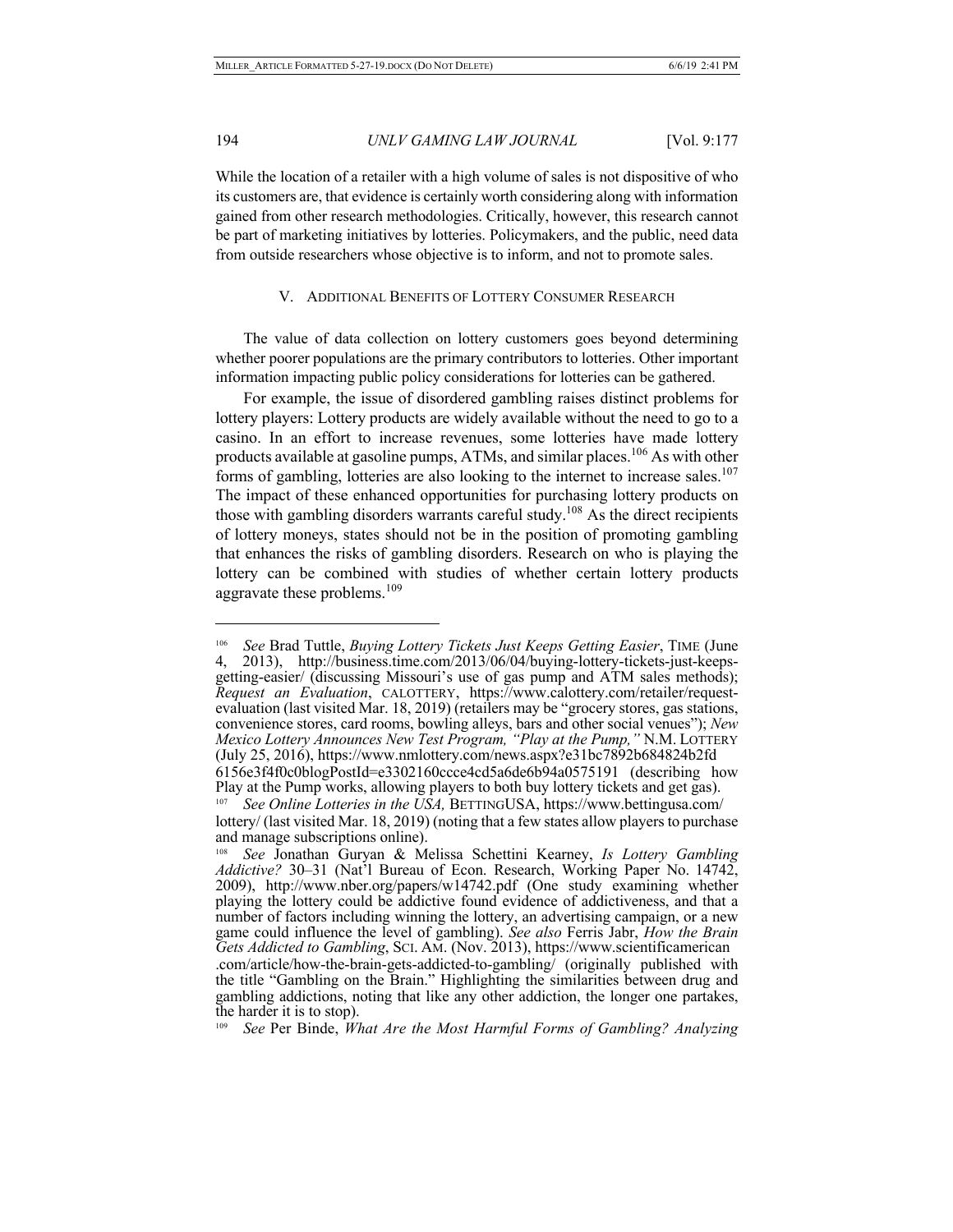Research on lottery customers also can shed light on good practices in advertising. The argument that lottery purchases are a voluntary tax suggests that these actions are spontaneously occurring ones. Yet, advertising expenditures by lotteries are neither insubstantial nor declining. For example, Maine's advertising budget has tripled since 2003.110 A North Carolina bill was proposed in 2017 to double the lottery advertising budget.<sup>111</sup> Advertising costs make up a significant portion of the \$6 billion spent on administrative costs by lotteries in  $2016$ <sup>112</sup> Indeed, some critics of lottery advertising come from within lottery institutions themselves.<sup>113</sup> A New York Lottery Director stated:

> [L]ottery officials[] "must confront the fact that the product they market is a vice that is not universally accepted. . .[Some state lottery advertisements] are so far-fetched and so fanciful that they would not stand up to the same 'truth-in-advertising' standards to which advertising conducted by private industry is held. Add to that the fact that our advertising is often relentless in its frequency, and lottery critics and even supporters are left wondering what public purpose is served when a state's primary message to its constituents is a frequent and enticing appeal to the gambling instinct. The answer is none. No legitimate public purpose justifies the excesses to which some lottery advertising has resorted.<sup>114</sup>

Advertising is not, of course, the sole engine of lottery sales; factors such as jackpot amounts may drive sales more than advertising campaigns. However, advertising is viewed as a powerful driver of the market for scratch tickets.<sup>115</sup> In

*Problem Gambling Prevalence Surveys* 16, 18 (Ctr. for Pub. Sector Research, Working Paper No. 12, 2011), https://gupea.ub.gu.se/bitstream/2077/26165/1/ gupea 2077 26165 1.pdf (Research suggests that among various forms of gambling, lotteries have the weakest association with problem gambling. Nevertheless, problem gambling that causes significant harm exists with lotteries).

<sup>&</sup>lt;sup>110</sup> Amelia Josephson, *The Economics of the Lottery*, SMARTASSET (June 18, 2018), https://smartasset.com/taxes/the-economics-of-the-lottery.

<sup>&</sup>lt;sup>111</sup> *ALERT: Senate Budget Proposes to Double Lottery Advertising, N.C. FAM.* POL'Y COUNCIL (May 10, 2017), https://www.ncfamily.org/alert-senate-budget-<br>proposes-double-lottery-advertising/ (In its call to action, the North Carolina Family Policy Council highlights the negative impact targeted advertising has on gambling addicts, particularly those under the age of 19).

<sup>&</sup>lt;sup>112</sup> Chris Isidore, We spend billions on lottery tickets. Here's where all that money *goes*, CNN MONEY (Aug. 24, 2017, 4:44 PM), https://money.cnn.com/2017/08/24/ news/economy/lottery-spending/index.html. 113 *See Lotteries*, NAT'L GAMBLING IMPACT STUDY COMM'N (last visited Mar. 8,

<sup>2019),</sup> https://govinfo.library.unt.edu/ngisc/research/lotteries.html.<br><sup>114</sup> *Id.*)

<sup>&</sup>lt;sup>115</sup> Stuart Elliot, *It Only Takes an Instant, Lottery Ads Declare*, N.Y. TIMES (May 09, 2011), https://www.nytimes.com/2011/05/09/business/media/09adnewsletter1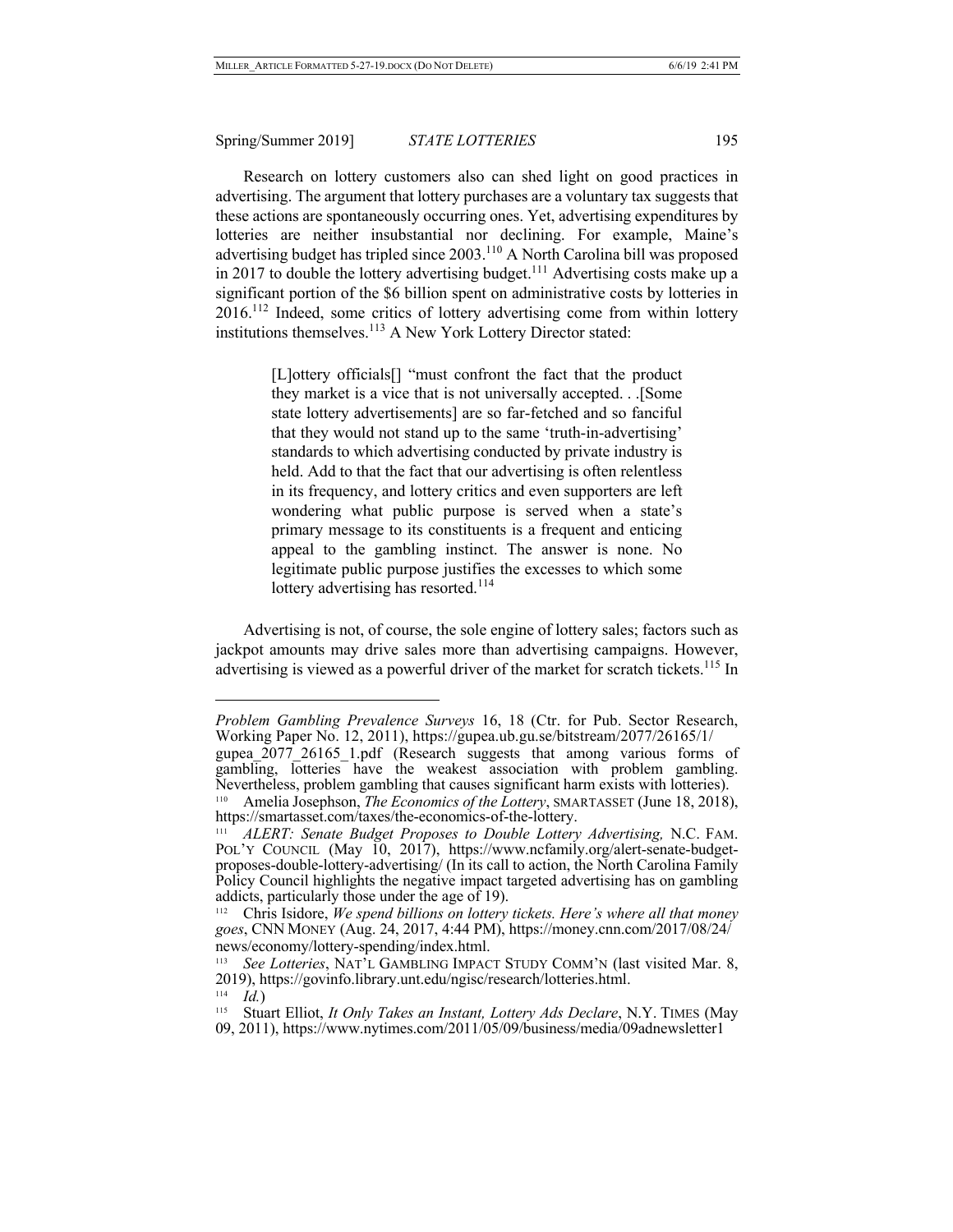any event, how lotteries are advertised is a function of the audience the lottery is trying to reach. If a lottery markets its products in neighborhoods with a large black population, this is not a coincidence.<sup>116</sup> Ultimately, scholarly research on the composition of the lottery's markets would inform the discussion of how lottery products should be advertised.

Finally, lotteries have been rocked by scandals in the recent past.<sup>117</sup> Some have involved lottery employees who were able to rig drawings because of access they had to lottery computers and programs that determined the winning numbers.<sup>118</sup> Suspicions of cheating have also been raised when the employees of lottery retailers have won substantial jackpots "more than a dozen times."<sup>119</sup> Such scandals undermine public confidence in the legitimacy of state lotteries. That confidence would be enhanced by disclosure of who is actually playing the lottery.

Whether the issue is fraud, problem gambling, or a disproportion of players who are of fewer economic means, lotteries need transparency because of their direct connection to the state and because of the role they play as surrogates for taxation. The need for transparency is heightened still when lottery profits are used in ways that benefit those on the higher rungs of the socioeconomic ladder. Mandating publicly available research generated by neutral and objective studies is an important step toward holding legislators and lottery officials accountable for their choices.

<sup>.</sup>html?auth=login-smartlock. Cf. OFFICE OF PROGRAM POLICY ANALYSIS & GOV'T ACCOUNTABILITY, LOTTERY JACKPOTS, RETAILER DENSITY, AND ADVERTISING DRIVE TRANSFERS TO EDUCATION, REP. NO. 10-17, at 2 (Jan. 2010), http://www.opp aga.state.fl.us/MonitorDocs/Reports/pdf/1017rpt.pdf (finding a primary factor is the jackpot amount) (suggesting that advertising is important for all lottery products but scratch players are also affected by jackpot size). *But see* WASH. JOINT LEGIS. AUDIT & REV. COMM., LOTTERY MARKETING & INCENTIVE PAY: JACKPOT AND ECONOMY, NOT ADVERTISING OR BENEFICIARY CHANGE, APPEARED TO IMPACT TICKET SALES, REP. NO. 12-4, AT 6 (May 17, 2012), http://leg.wa.gov/jlarc/AuditAndStudyReports/ Documents/12-4.pdf (Advertising was not found to be a powerful driver in Washington).

<sup>116</sup> *See* Rosa Ramirez, *Minorities Seek to Power to American Dream With Lottery*, THE ATLANTIC (Nov. 28, 2012), https://www.theatlantic.com/politics/archive/2012/ 11/minorities-seek-to-power-to-american-dream-with-lottery/429576/. *See also Blacks contribute heavily to lottery sales*, CHI. DEFENDER (Dec. 23, 2008), http://chicagodefender.com/blacks-contribute-heavily-to-lottery-sales/ (noting the zip codes with highest sales are in predominantly poor black neighborhoods).

<sup>&</sup>lt;sup>117</sup> See State v. Tipton, 897 N.W.2d 653, 661 (Iowa 2017).<br><sup>118</sup> "Winning numbers are selected by one of two random number generator (RNG) computers." *Id.*

<sup>119</sup> Jason Clayworth, *Some Iowa Lottery retail employees win big, raising suspicions*, DES MOINES REG. (June 4, 2017), https://www.desmoinesregister.com /story/news/investigations/2017/06/04/some-iowa-lottery-retail-employees-win- big-raising-suspicions/305964001/.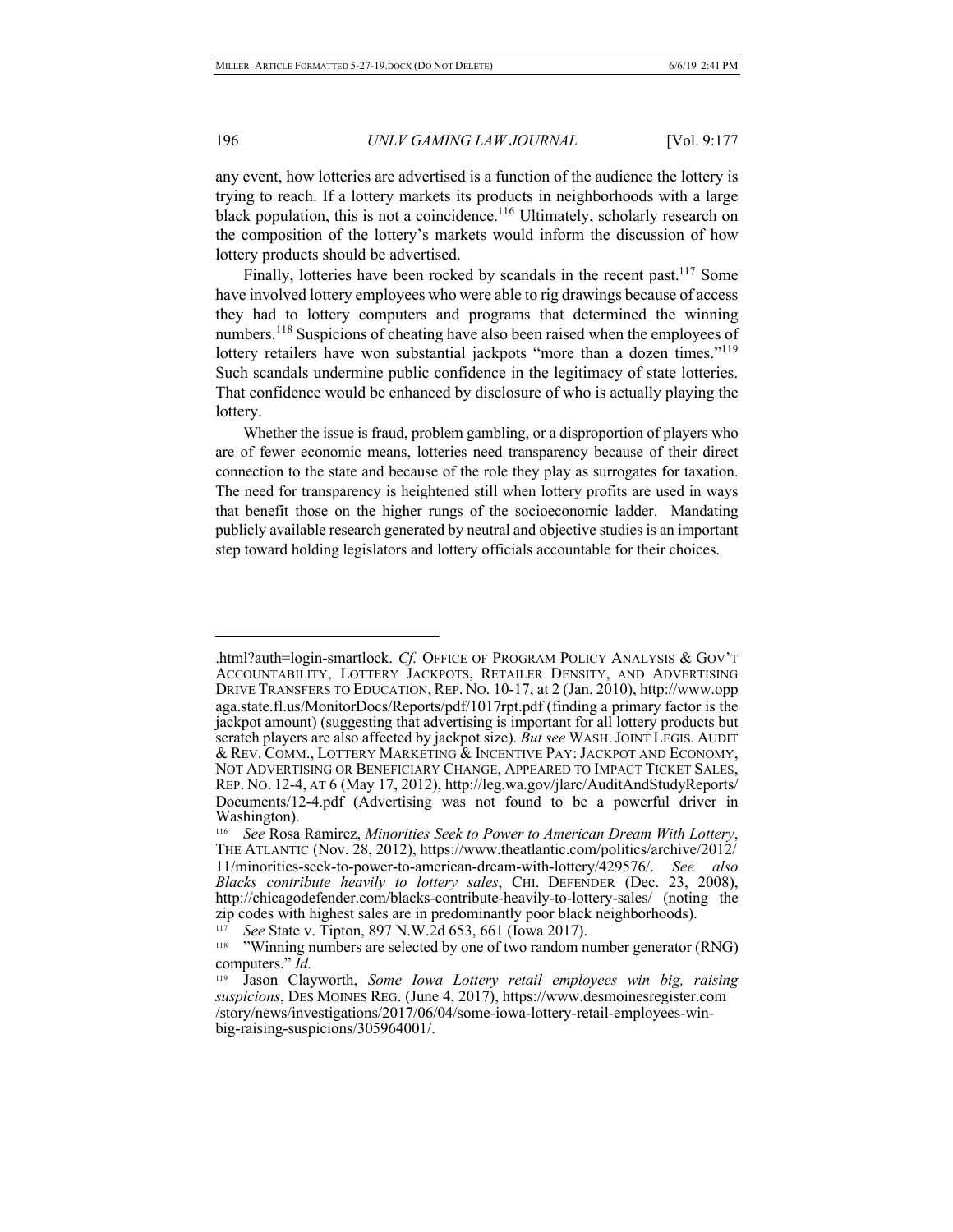$\overline{a}$ 

### VI. DO STATES REQUIRE RESEARCH ON LOTTERY MARKETS?

The discussion above suggests a number of reasons why regular and thorough research on the demographics of a lottery's customer base is necessary. However, a majority of lotteries in United States jurisdictions make no provision for any such research.<sup>120</sup> Even when jurisdictions authorize or require lottery officials to conduct research on the lottery, the research rarely focuses on the demographics of lottery customers.

For example, lottery officials are sometimes directed to study the "operation and administration" of lotteries in other states "with a view toward implementing improvements" in the lottery.<sup>121</sup> Other states direct the study simply to the lottery's "operation," and its marketing and advertising.<sup>122</sup> These requirements are separate from the annual reports typically required that relate to the financials for the lottery.<sup>123</sup> These annual reports may contain some demographic data but their purpose clearly is not to study these issues in detail. $^{124}$ 

Much more common are provisions that authorize, but don't require, lottery officials to conduct research. Sometimes these permissive laws specify that the research may be on what other states are doing with their lotteries.<sup>125</sup> In other instances, the focus of the permitted research is on how to better market the lottery, with demographic characteristics of the players being part of the research.<sup>126</sup> These statutes are the best illustration of why demographic research

<sup>&</sup>lt;sup>120</sup> Lottery jurisdictions with no reference to demographic studies: Ariz., Del., D.C., Idaho, Kan., Ky., Me., Md., Mich., Mo., Mont., Neb., N.H., N.J., N.M., N.Y., N.D., Ohio, Pa., R.I., Vt., Va., Wash., W. Va., and Wis.

<sup>&</sup>lt;sup>121</sup> IOWA CODE § 99G.7(2) (2010). *See also* NEB. REV. STAT. § 9-840 (2018) (using boilerplate language about keeping abreast of other states' lotteries and laws).

See Illinois Lottery Law, 20 ILL. COMP. STAT. § 1605 (7.8)(a) (2013) ("to ensure that advertising content and practices do not target with the intent to exploit specific groups or economic classes of people.").

<sup>123</sup> *Id. See also* IOWA CODE § 99G.40(1) (2010); NEB. REV. STAT. § 9-809(2) (2012).

See DEL. STATE LOTTERY, COMPREHENSIVE ANNUAL FINANCIAL REPORT FOR THE YEARS ENDED JUNE 30, 2014 AND 2013, 53–57 (2014), https://auditor.delaware .gov/wp-content/uploads/sites/40/2017/01/Lottery-CAFR-2014.pdf. *See also* MO. STATE LOTTERY COMM'N, COMPREHENSIVE ANNUAL FINANCIAL REPORT FOR FISCAL YEAR ENDED JUNE 30, 54–55 (2015), http://www.molottery.com/where\_the\_ money\_goes/documents/fy15\_cafr.pdf.

<sup>125</sup> *See* MD. CODE ANN., ST. GOV'T. § 9-109(b)(1)(iv) (West 2012) (The Commission may conduct studies to "analyze the gaming industry within and outside the State to determine whether Maryland's gaming program is competitive and maximizing revenues for the State."). *See also* MASS. GEN. LAWS ANN. ch. 10, § 24 (West 2013); 42 R.I. GEN. LAWS ANN. § 42-61-4(8) (West 2018); VA. CODE ANN. § 58.1-4007(C) (2008).

<sup>126</sup> *See* GA. CODE ANN. § 50-27-9(a)(8) (2013) (giving the Georgia Lottery Corporation the power to "conduct such market research as is necessary or appropriate, which may include an analysis of the demographic characteristics of the players of each lottery game."). *See also* FLA. STAT. § 24.105(8) (2012); IND. CODE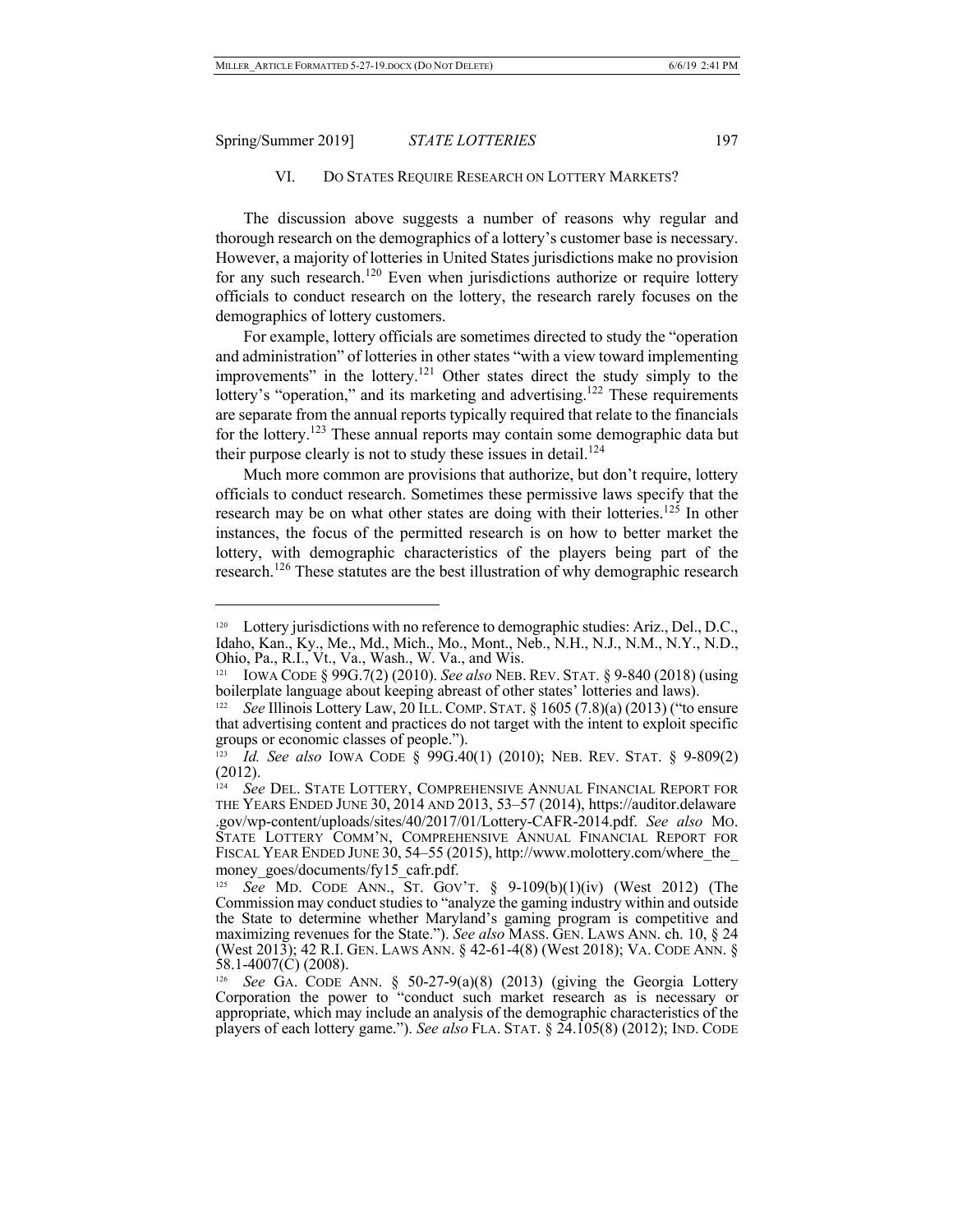$\overline{a}$ 

#### 198 *UNLV GAMING LAW JOURNAL* [Vol. 9:177

of lottery players conducted by the lottery is less reliable than that performed by an outside research entity. When the function of demographic research is to figure out how the lottery can increase its sales, the research will likely emphasize demographic characteristics that best achieve this goal. Even when statutes provide that, without reference to marketing, demographic research is permitted,<sup>127</sup> such research can be tainted by the reality that lottery officials are focused more on growing their product than how lottery sales might in some way need to be curbed.

A few states do have some requirement for the lottery to conduct demographic research, although the duty might be rather mild.<sup>128</sup> A more direct mandate exists in California. State law requires a demographic study "of the players of each Lottery Game, including but not limited to their income, age, sex, education, and frequency of participation."<sup>129</sup> In the past, California has contracted with Burke, Inc. to undertake these studies through ongoing phone and internet surveys.<sup>130</sup> The lottery included the data it received from Burke in its yearly Communications Effectiveness Tracking Study statements.<sup>131</sup> The most recent available annual financial statement covers the fiscal year ending June 30, 2017, and includes demographic information.<sup>132</sup> However, California's mandate illustrates why simply reporting demographic information is not

ANN. § 4-30-3-6 (West 2018); KAN. STAT. ANN. § 74-8706(b), (d) (West 2018); S.C. CODE ANN. § 59-150-60(A)(8) (2015) (In South Carolina a demographic analysis was required for each of the first five years the lottery was in existence since it was launched in January 2002. Additionally, the Commission now has the power but is no longer statutorily required to "conduct necessary or appropriate market research, which may include an analysis of the demographic characteristics of the players. . .."); TENN. CODE ANN. § 4-51-105(a)(8) (West 2011).

See ARK. CODE. ANN. § 23-115-205(a)(8) (West 2015) (Demographic studies are at the discretion of the Office of the Arkansas Lottery.); *see also* N.C. GEN. STAT. § 18C-120(b)(8) (West 2013) (The lottery director has the power to collect demographic information.); OR. REV. STAT. ANN. § 461.180(4) (West 1997) (A demographic study is required six months after the lottery law is enacted. Subsequent demographic studies are to be done "from time to time as determined by the director."); S.D. CODIFIED LAWS § 42-7A-4(5) (2019) (Lottery executive director may "make demographic studies").<br>
<sup>128</sup> See COLO. REV. STAT. ANN. § 44-40-109(1)(e) (West 2018). See also COLO.

REV. STAT. ANN. § 44-40-120(b)(I)-(II), (c)(V) (West 2018) (State auditor must submit a report evaluating the lottery's performance "at least every 5 years," including "a report on . . . the socioeconomic profile of persons who play the lottery."); CONN. GEN. STAT. ANN. § 12-564(b) (West 2013) (The Lottery Commissioner must "conduct studies concerning the effect of legalized gambling on the citizens of this state.").<br>
<sup>129</sup> CAL. GOV'T CODE § 8880.44 (West 1984).<br>
<sup>130</sup> Memorandum from Hugo Lopez, Dir., Cal. State Lottery, on Item 8(a)-Contract

for Communications Effectiveness Tracking Study Services, to the Cal. St. Lottery Comm'n., at 2 (Jan. 27, 2016), *available at* https://static.www.calottery.com/~/media /822324F5693B48CBB1238DA5337A4B04.pdf.

<sup>131</sup> *Id.* at 1-2.

<sup>132</sup> *See* ANNUAL CALIFORNIA REPORT 2017, *supra* note 92 at 66–70.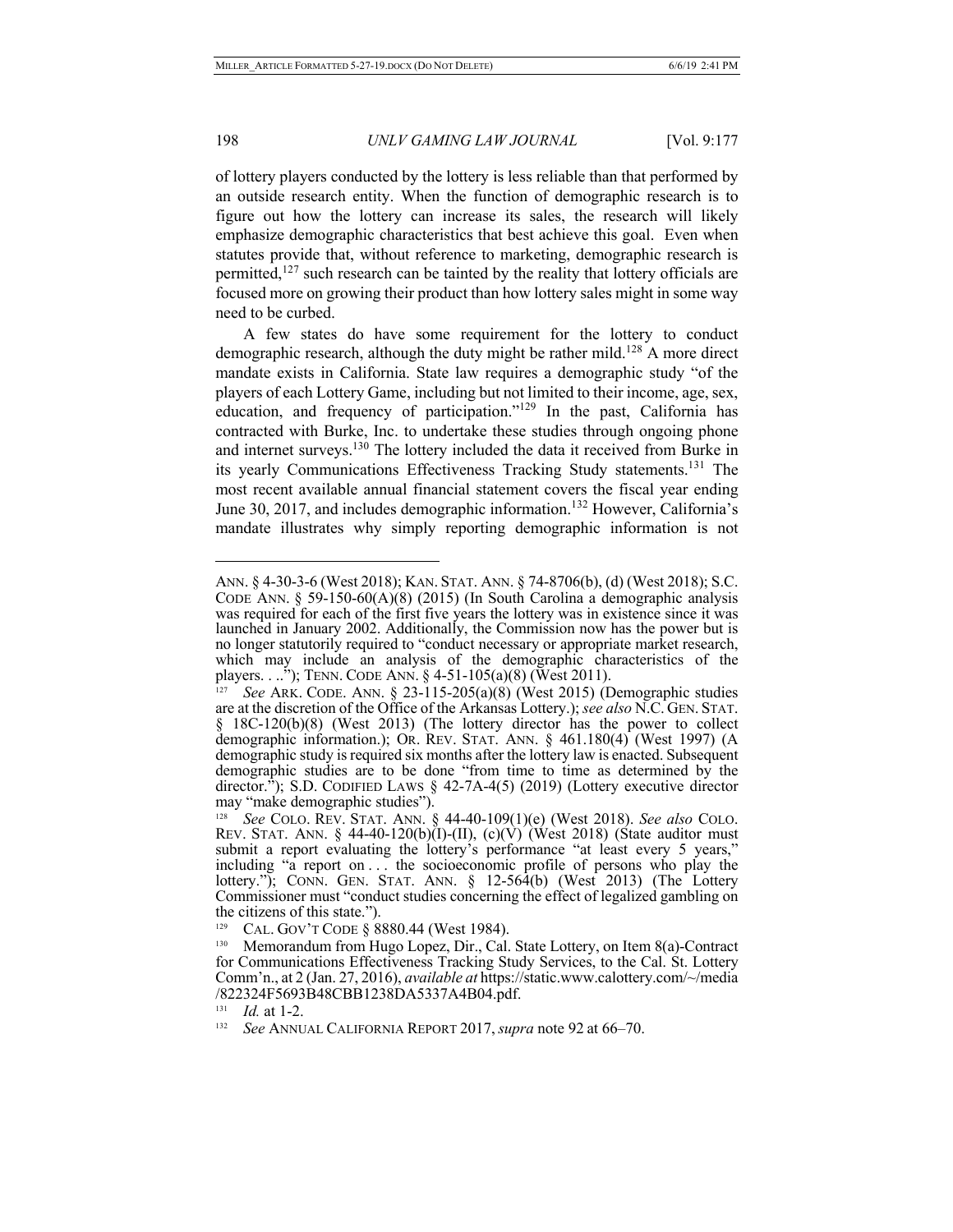sufficient.

One drawback of having a lottery simply include demographic information in its yearly reports is that the information may be presented in summary fashion. For example, the 2017 report in California states the "Household Income of Lottery Players," with 39 percent earning below \$50,000.<sup>133</sup> But it is misleading to describe lottery players as a single group. A person who purchases a Powerball ticket once a year when the jackpot reaches a high number may have a different demographic profile than a person who purchases scratch tickets on a regular or daily, basis. Demographic information in the aggregate fails to indicate precisely who that regular lottery customer is, and how much they are putting into the games.

The state with the most robust mandate to the lottery regarding demographic research is Texas. According to Texas law, the Lottery's "executive director shall, every two years, employ an independent firm experienced in demographic analysis to conduct a demographic study of lottery players. The study must include the income, age, sex, race, education, and frequency of participation of players."<sup>134</sup> The studies have been conducted since 2001and have been the product of research by various colleges and universities in the state.<sup>135</sup>

Among the many findings of the Reports is that there is an increase in the sale of scratch tickets.<sup>136</sup> More money was spent on these lottery products by unemployed persons than those who were retired or employed.<sup>137</sup> This finding has certainly not led to a retreat in the sales of scratch tickets. In 2007, Texas began selling \$50 scratch tickets, which at the time were the most expensive lottery scratch ticket in the country.<sup>138</sup>

The three most recent reports in Texas, 2018, 2016, and 2015, show a fluctuation in the income of players. The 2018 Report indicated that those playing any lottery game whose income was below \$30,000 constituted 24.3% of the overall market.<sup>139</sup> On the other hand,  $38.2\%$  of players had incomes of  $$75,000$  and higher.<sup>140</sup> The 2016 Report found that the below  $$30,000$  group comprised 20.3% of the overall market.<sup>141</sup> On the other hand, 42.2% of players

<sup>133</sup> *See id.* at 70.

<sup>134</sup> TEX. GOV'T CODE ANN. § 466.021(a) (West 1995). 135 *See generally Reports*, TEX. LOTTERY, https://www.txlottery.org/export/sites/ lottery/About Us/Publications/Reports.html (last visited Mar. 10, 2019).

<sup>136</sup> TEX. LOTTERY COMM'N, DEMOGRAPHIC SURVEY OF TEXAS LOTTERY PLAYERS 2018, 16–19, 29 (2018), https://www.txlottery.org/export/sites/lottery/Documents/ Texas\_Lottery\_Study\_2018.pdf [hereinafter TEXAS LOTTERY STUDY 2018]. 137 *Id.* at 17.

<sup>138</sup> Eric Dexheimer, *One man's itch puts Gonzalez on lottery map with \$50 scratch- offs*, STATESMAN (last updated Sept. 27, 2018), https://www.statesman.com/news/ 20120901/one-mans-itch-puts-gonzales-on-lottery-map-with-50-scratch-offs.

<sup>&</sup>lt;sup>139</sup> TEXAS LOTTERY STUDY 2018, *supra* note 136, at 10.

 $\frac{140}{141}$  *Id.* 

TEX. LOTTERY COMM'N, DEMOGRAPHIC SURVEY OF TEXAS LOTTERY PLAYERS 2016, 11 (2016),